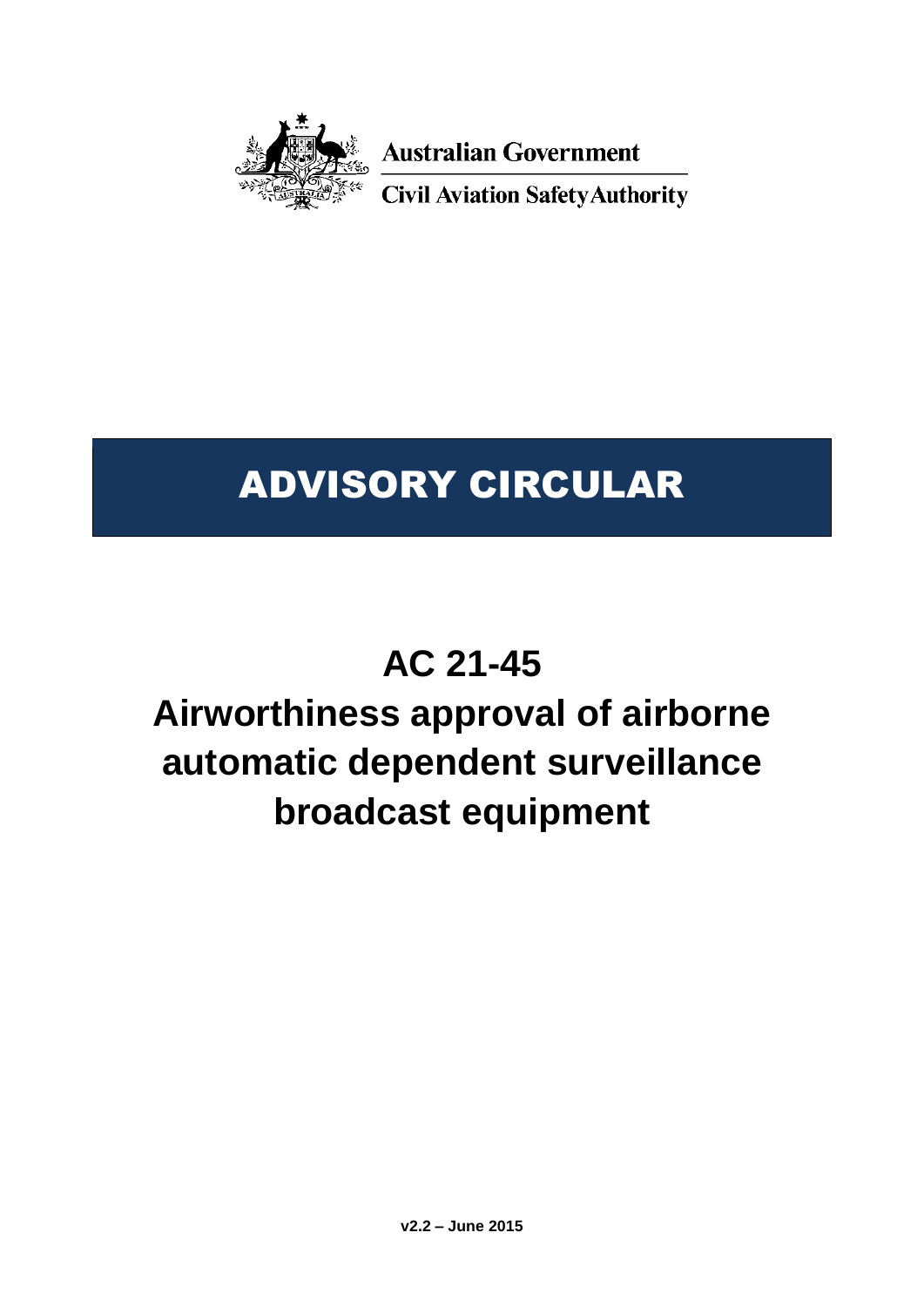Advisory Circulars are intended to provide advice and guidance to illustrate a means, but not necessarily the only means, of complying with the Regulations, or to explain certain regulatory requirements by providing informative, interpretative and explanatory material.

**Advisory Circulars should always be read in conjunction with the relevant regulations.**

# Audience

This AC is applicable to all Australian aircraft and visiting foreign aircraft transmitting ADS-B information in Australia in accordance with current legislation. Requirements to transmit ADS-B information are found in either Civil Aviation Order (CAO) 20.18 or 82.1.

This Advisory Circular (AC) applies to:

- Subpart 21.M authorised persons
- Subpart 21.J approved design organisations

## Purpose

This AC is intended to define the airborne component of the 1090 Megahertz Extended Squitter Automatic Dependent Surveillance – Broadcast (ADS-B) data link use in Australia, and provide guidance and advice for the airworthiness approval for the installation of the aircraft equipment proposed to support that use.

## For further information

For further information on this AC, contact CASA's Airworthiness and Engineering Standards Branch (telephone 131 757).

Unless specified otherwise, all subregulations, regulations, divisions, subparts and parts referenced in this AC are references to the *Civil Aviation Safety Regulations 1998 (CASR)*.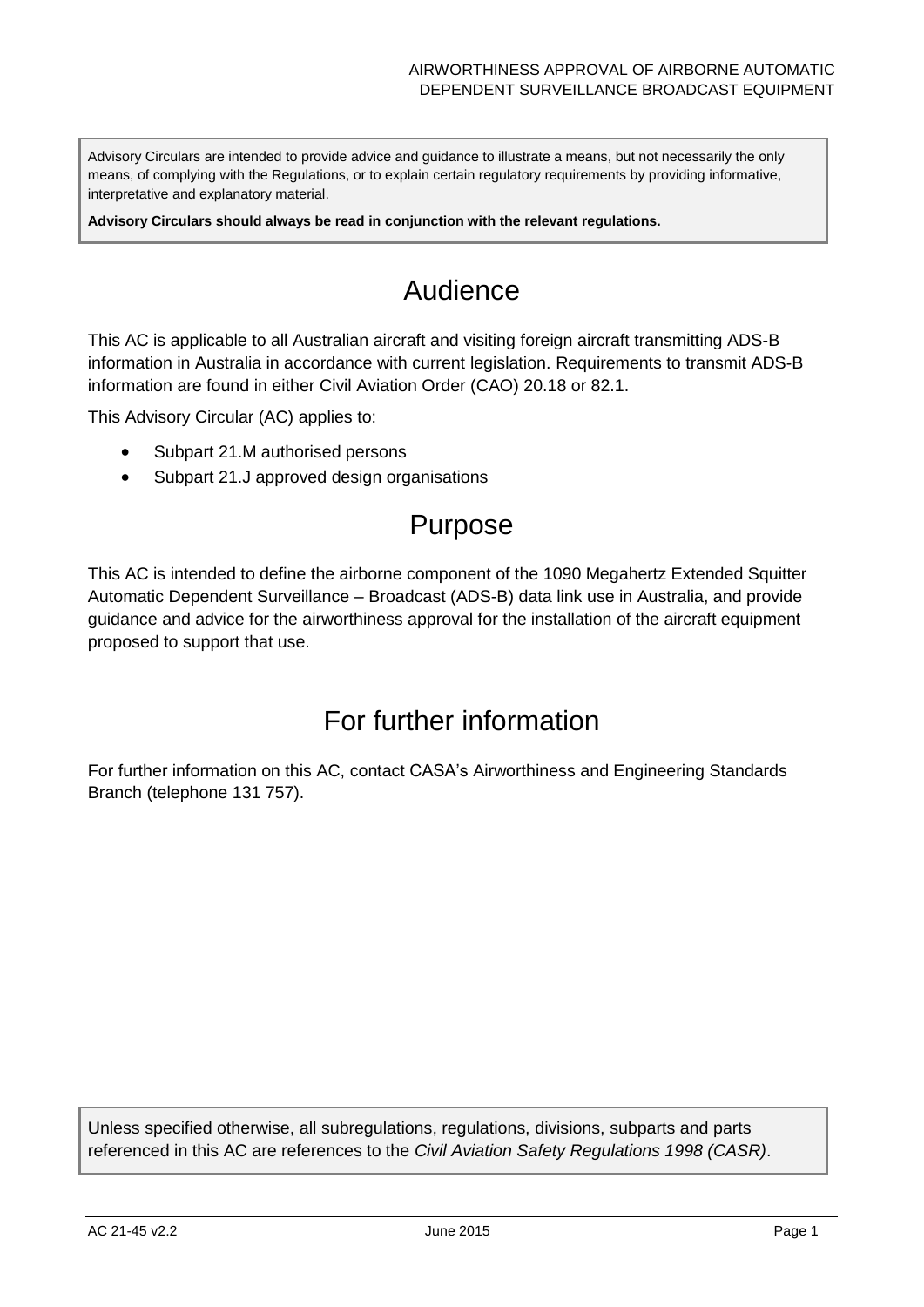# **Status**

This version of the AC is approved by the Executive Manager, Standards Division.

| <b>Version</b>   | <b>Date</b>      | <b>Details</b>                                                                                                                                                                                                                                                                                                        |  |
|------------------|------------------|-----------------------------------------------------------------------------------------------------------------------------------------------------------------------------------------------------------------------------------------------------------------------------------------------------------------------|--|
| (0)              | April 2007       | Initial issue of this AC                                                                                                                                                                                                                                                                                              |  |
| (1)              | February<br>2012 | This is the second issue of this AC and replaces AC 21-45(0) issued in April<br>2007.                                                                                                                                                                                                                                 |  |
| V2.1             | April 2014       | The following changes have been made to the document:<br>• Addition of greater range of suitable pressure altitude data source devices<br>at Section 8.6, Appendix A and C.<br>• Added that Appendix A will not be subject to further update and will be<br>kept for historical record at Section 9.4 and Appendix A. |  |
| V <sub>2.2</sub> | June 2015        | The following changes have been made to the document:<br>• Converted document to new format<br>• Updated Appendix D - Acceptable equipment combinations<br>• Updated reference list<br>Inserted definition table                                                                                                      |  |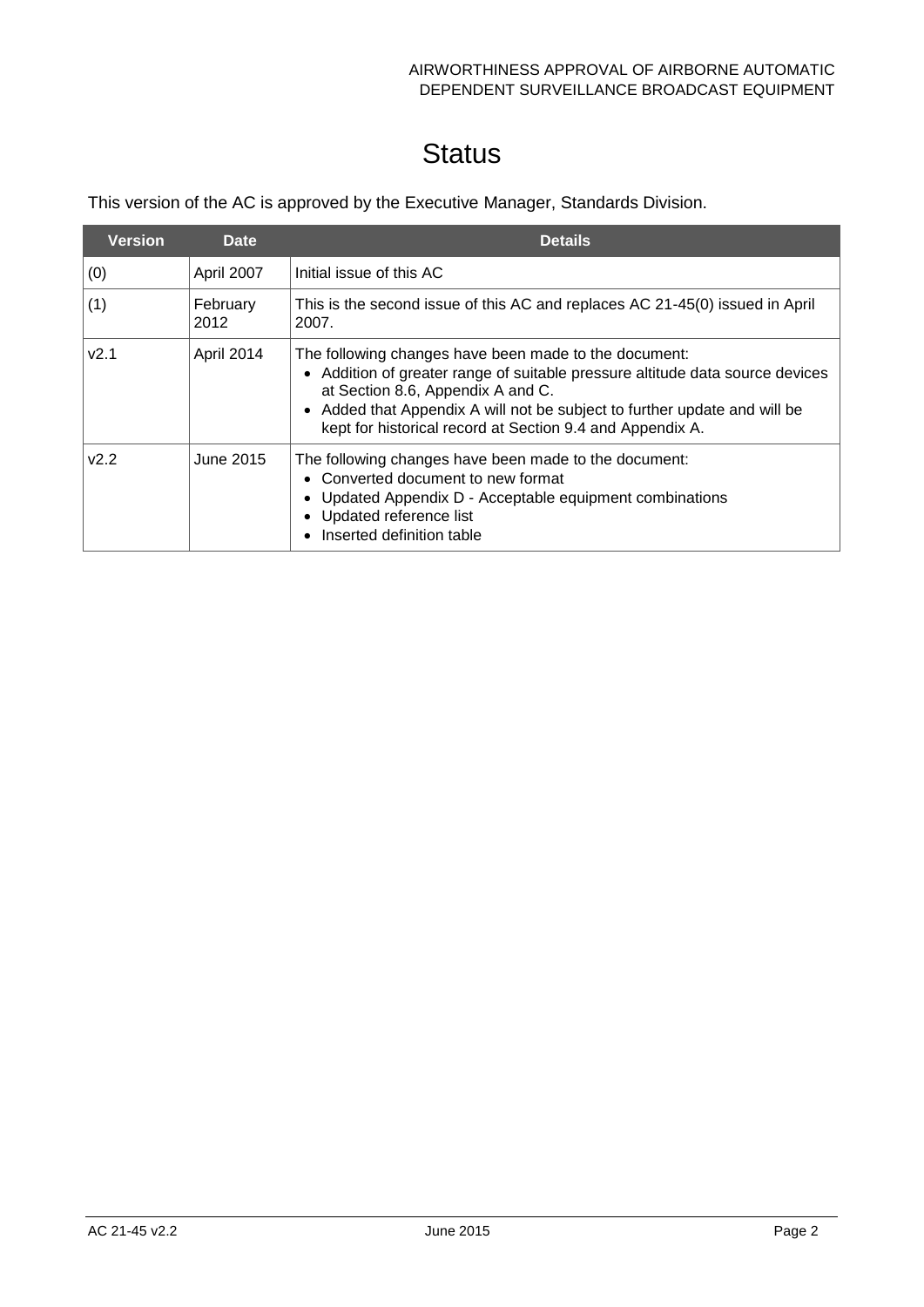# **Contents**

| 1           |                                        | <b>Reference material</b>                                                    | 4              |
|-------------|----------------------------------------|------------------------------------------------------------------------------|----------------|
|             | 1.1                                    | Acronyms                                                                     | $\overline{4}$ |
|             | 1.2                                    | <b>Definitions</b>                                                           | 5              |
|             | 1.3                                    | References                                                                   | $\overline{7}$ |
| $\mathbf 2$ |                                        | <b>Background</b>                                                            | 10             |
| 3           |                                        | <b>Functional Requirement</b>                                                | 11             |
|             | 3.1                                    | <b>ADS-B Avionics</b>                                                        | 11             |
|             | 3.2                                    | <b>ADS-B Transmitter</b>                                                     | 11             |
|             | 3.3                                    | ADS-B data sources (Essential)                                               | 13             |
|             | 3.4                                    | Positional data                                                              | 13             |
|             | 3.5                                    | Positional integrity data                                                    | 13             |
|             | 3.6                                    | Pressure altitude                                                            | 14             |
|             | 3.7                                    | Identity                                                                     | 14             |
|             | 3.8                                    | ADS-B data sources (Desirable)                                               | 14             |
| 4           |                                        | Design, Development and Approval of Aircraft Modifications                   | 16             |
|             | 4.1                                    | Legislative Basis for Acceptable Aircraft Configurations                     | 16             |
|             | 4.2                                    | Compliance                                                                   | 16             |
|             | 4.3                                    | <b>Functional Testing</b>                                                    | 16             |
|             | 4.4                                    | <b>Acceptable Configurations</b>                                             | 17             |
|             | 4.5                                    | <b>Flight Manual</b>                                                         | 17             |
|             | 4.6                                    | Minimum Equipment List (MEL)                                                 | 18             |
|             | 4.7                                    | Maintenance                                                                  | 18             |
| 5           |                                        | <b>Foreign Based Operators</b>                                               | 19             |
|             | <b>Appendix A</b>                      | <b>ADS-B 'Out' data</b>                                                      | 20             |
|             | <b>Appendix B</b><br><b>Appendix C</b> | <b>Self-evaluation checklist</b><br><b>Acceptable equipment combinations</b> | 22<br>24       |
|             |                                        |                                                                              |                |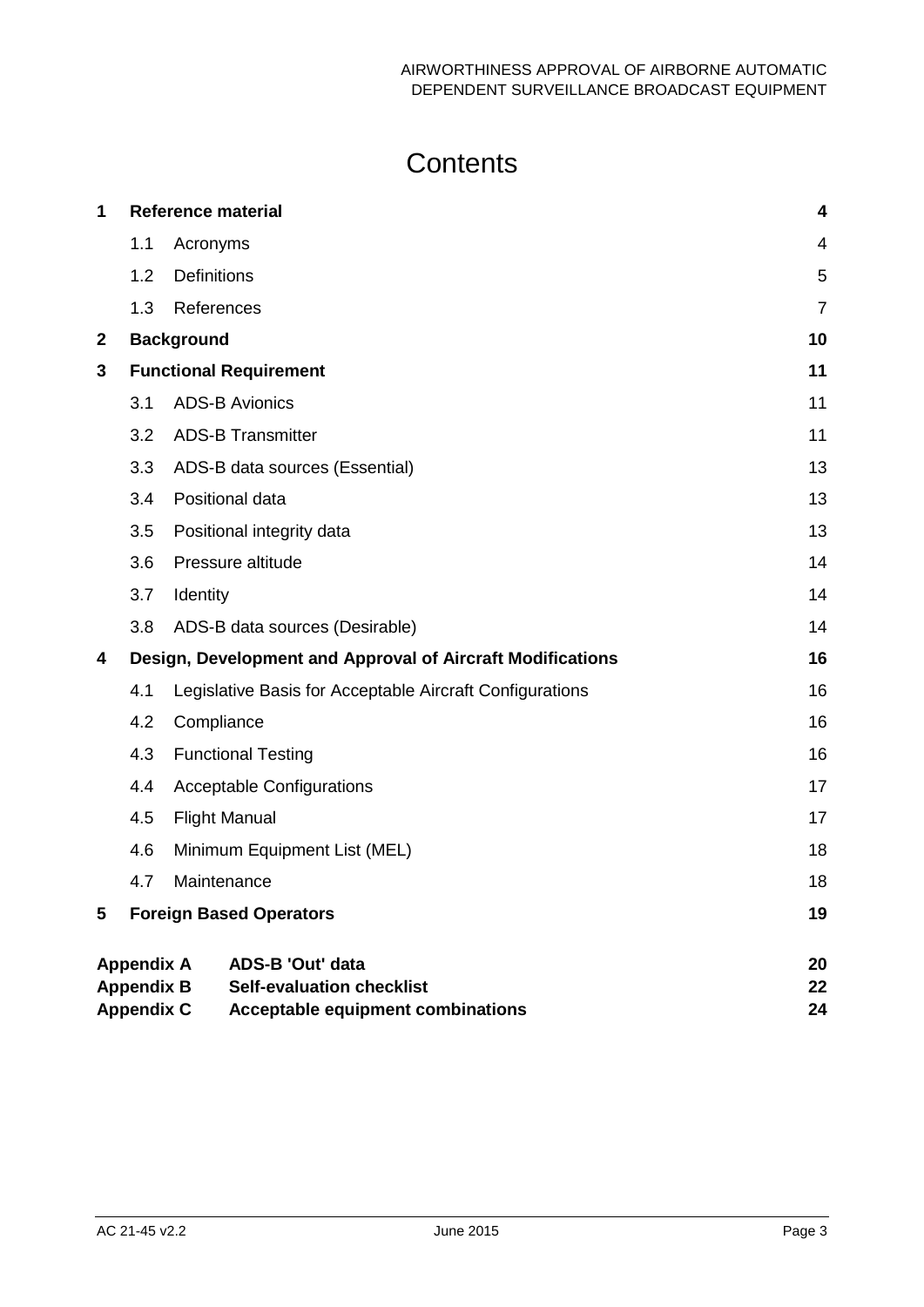# <span id="page-4-0"></span>**1 Reference material**

## <span id="page-4-1"></span>**1.1 Acronyms**

The acronyms and abbreviations used in this AC are listed in the table below.

| Acronym        | <b>Description</b>                                              |  |
|----------------|-----------------------------------------------------------------|--|
| AC             | <b>Advisory Circular</b>                                        |  |
| ADS-B          | Automatic Dependent Surveillance - Broadcast                    |  |
| <b>AEEC</b>    | Airlines Electronic Engineering Committee                       |  |
| <b>AFM</b>     | Aircraft Flight Manual                                          |  |
| <b>ARINC</b>   | Aeronautical Radio, Inc                                         |  |
| <b>ATC</b>     | Air Traffic Control                                             |  |
| <b>ATSO</b>    | Australian Technical Standard Order                             |  |
| <b>BARO</b>    | Barometric sourced data                                         |  |
| CAO            | <b>Civil Aviation Order</b>                                     |  |
| <b>CAR</b>     | <b>Civil Aviation Regulations 1988</b>                          |  |
| <b>CASA</b>    | <b>Civil Aviation Safety Authority</b>                          |  |
| <b>CASR</b>    | Civil Aviation Safety Regulations 1998                          |  |
| <b>EASA</b>    | European Aviation Safety Agency                                 |  |
| <b>ETSO</b>    | <b>EASA Technical Standard Order</b>                            |  |
| <b>EUROCAE</b> | European Organisation for Civil Aviation Equipment              |  |
| FAA            | Federal Aviation Administration of the United States of America |  |
| <b>FDE</b>     | Fault Detection and Exclusion                                   |  |
| <b>GNSS</b>    | <b>Global Navigation Satellite System</b>                       |  |
| <b>GPS</b>     | <b>Global Positioning System</b>                                |  |
| <b>HAE</b>     | Height Above Ellipsoid                                          |  |
| <b>HFOM</b>    | Horizontal Figure of Merit                                      |  |
| <b>HIL</b>     | Horizontal Integrity Limit                                      |  |
| <b>HPL</b>     | <b>Horizontal Protection Limit</b>                              |  |
| <b>ICAO</b>    | International Civil Aviation Organization                       |  |
| <b>JAA</b>     | Joint Aviation Authority of Europe                              |  |
| <b>JTSO</b>    | <b>JAA Technical Standard Order</b>                             |  |
| <b>MASPS</b>   | Minimum Aviation System Performance Standards                   |  |
| <b>MEL</b>     | Minimum Equipment List                                          |  |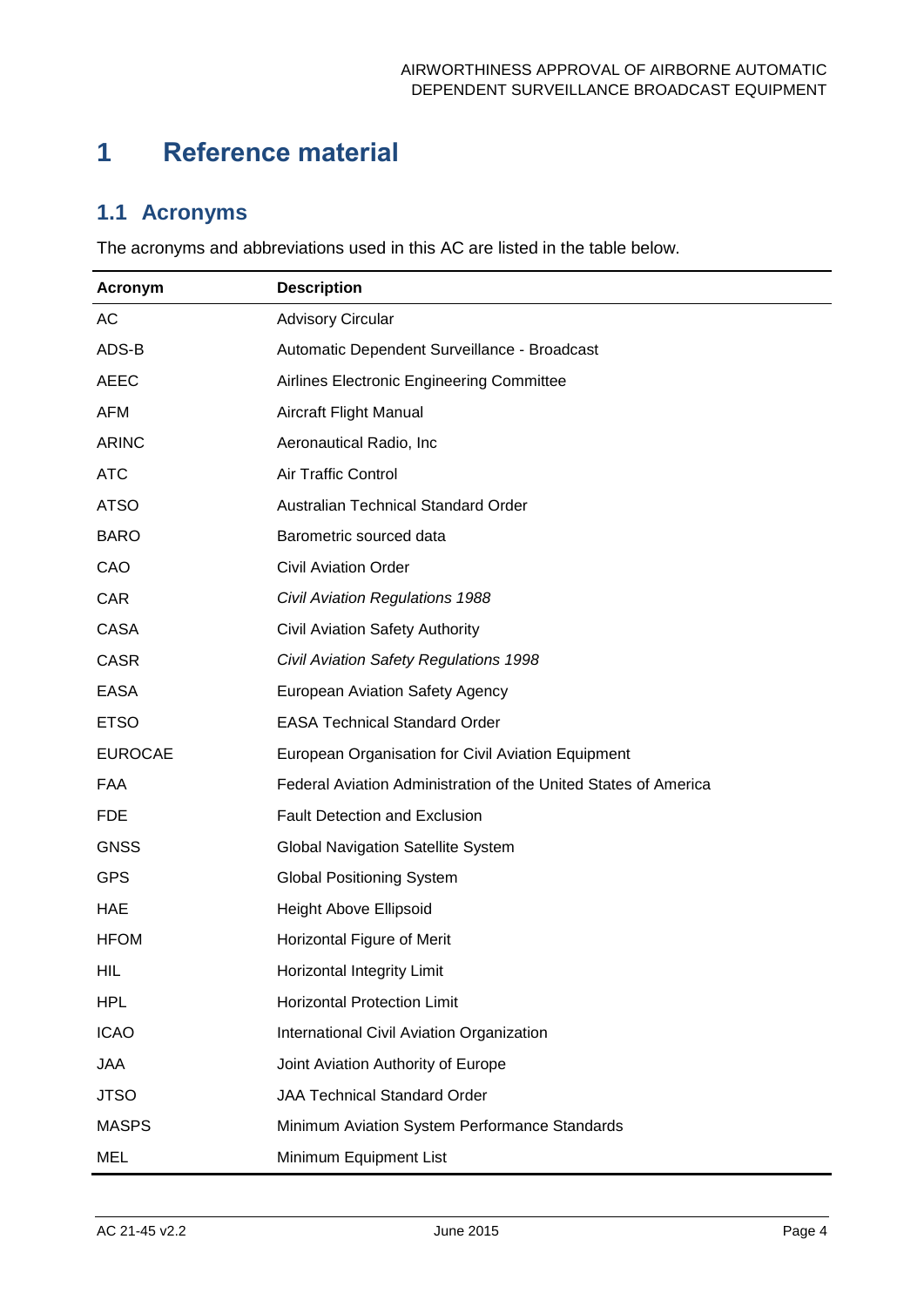| Acronym          | <b>Description</b>                                                                                                                 |
|------------------|------------------------------------------------------------------------------------------------------------------------------------|
| <b>MMR</b>       | Multi Mode Receiver                                                                                                                |
| <b>MODES</b>     | Mode Select (a transponder format to allow discrete interrogation and data link<br>capability/ selective interrogation mode of SSR |
| <b>MOPS</b>      | Minimum Operational Performance Standards                                                                                          |
| MSL              | Mean Sea Level                                                                                                                     |
| <b>NAC</b>       | <b>Navigation Accuracy Category</b>                                                                                                |
| NAC <sup>P</sup> | Navigation Accuracy Category for Position                                                                                          |
| <b>NIC</b>       | Navigation Integrity Category                                                                                                      |
| <b>NUC</b>       | <b>Navigation Uncertainty Category</b>                                                                                             |
| <b>POH</b>       | <b>Pilot Operating Handbook</b>                                                                                                    |
| RAAO             | Recreational Aviation Administration Organisation that is recognised by CASA                                                       |
| <b>RTCA</b>      | RTCA, Inc (formerly Radio Technical Committee for Aeronautics)                                                                     |
| <b>SA</b>        | <b>Selective Awareness</b>                                                                                                         |
| <b>SIL</b>       | Surveillance Integrity Level                                                                                                       |
| <b>SPI</b>       | Special Position Identification                                                                                                    |
| <b>SSR</b>       | Secondary Surveillance Radar                                                                                                       |
| <b>TSOA</b>      | <b>FAA Technical Standard Order Authorisation</b>                                                                                  |
| <b>TSO</b>       | <b>FAA Technical Standard Order</b>                                                                                                |

## <span id="page-5-0"></span>**1.2 Definitions**

Terms that have specific meaning within this AC are defined in the table below.

| Term                | <b>Definition</b>                                                                                                                                                                                                        |
|---------------------|--------------------------------------------------------------------------------------------------------------------------------------------------------------------------------------------------------------------------|
| ADS-B Out           | A function on an aircraft or vehicle that periodically broadcasts its state vector<br>(position and velocity) and other information derived from on-board systems<br>in a format suitable for ADS-B IN capable receivers |
| ADS-B System        | A collection of ADS-B subsystems wherein ADS-B messages are<br>broadcast and received by appropriately equipped participant subsystems                                                                                   |
| Aircraft address    | The term 'address' is used to indicate the information field in an<br>ADS-B message that identifies the ADS-B unit that issued the message                                                                               |
| Barometric Altitude | Geopotential altitude in the earth's atmosphere above mean standard sea<br>level pressure datum surface, measured by a pressure (barometric)<br>altimeter                                                                |
| Mode A              | Transponder function that transmits a 4-digit octal identification code for an<br>aircraft when interrogated by an SSR, the code having been assigned to the<br>aircraft by ATC for the relevant flight sector           |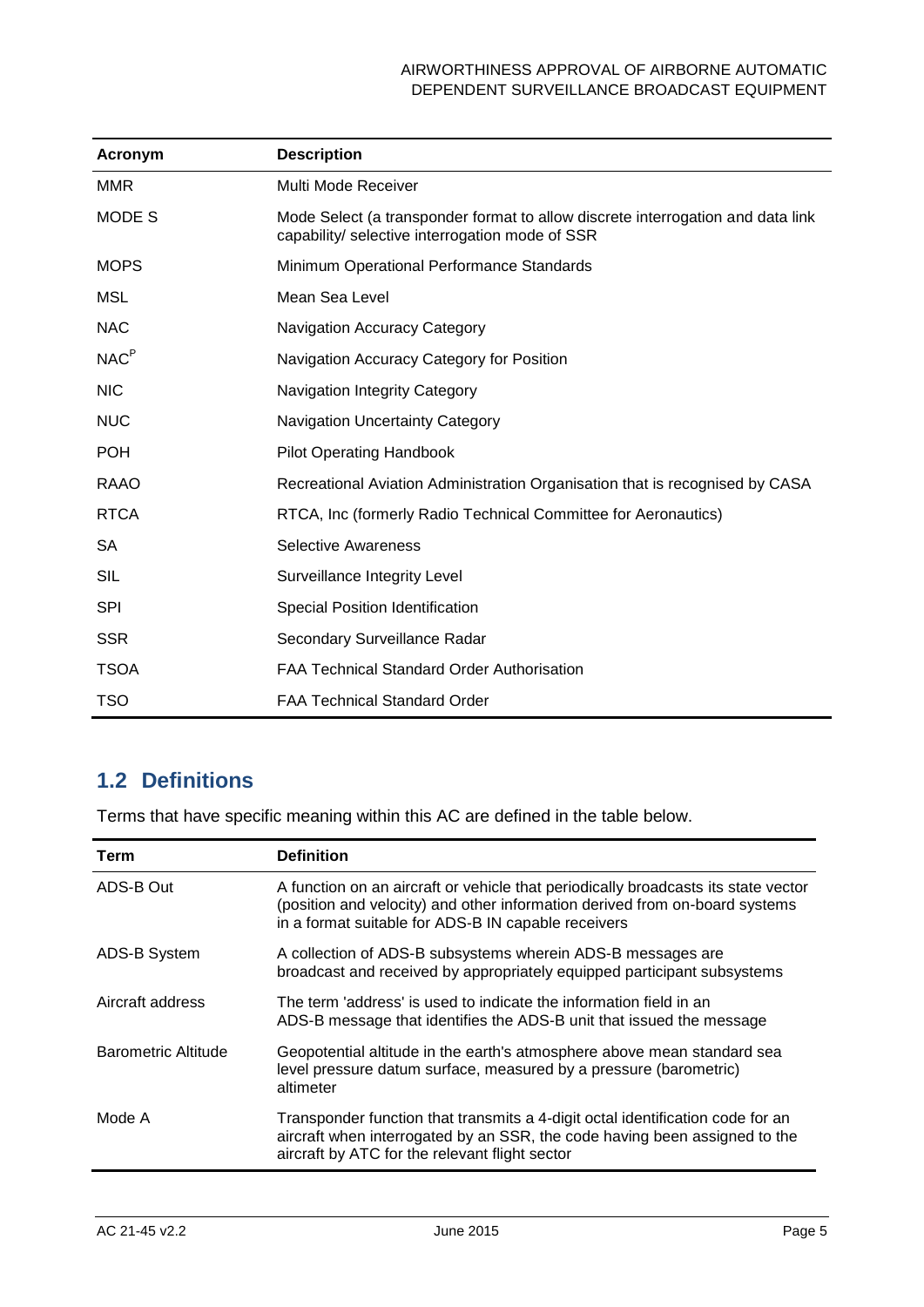| <b>Term</b>                               | <b>Definition</b>                                                                                                                                                                                          |
|-------------------------------------------|------------------------------------------------------------------------------------------------------------------------------------------------------------------------------------------------------------|
| Mode C                                    | Transponder function that transmits a 4-digit octal code for an aircraft's<br>pressure altitude when interrogated by an SSR                                                                                |
| Mode S                                    | Monopulse radar interrogation technique that improves the accuracy of the<br>azimuth and range information of an aircraft, and uses a unique aircraft<br>address to selectively call individual aircraft   |
| <b>Navigation Uncertainty</b><br>Category | Uncertainty categories for the state vector navigation variables are<br>characterized by a NUC data set provided in the ADS-B sending<br>system. The NUC includes both position and velocity uncertainties |
| <b>Position Uncertainty</b><br>Category   | The position uncertainty category (PUC) is needed for surveillance<br>applications to determine whether the reported position has an<br>acceptable level of position uncertainty                           |
| Resolution                                | The smallest increment reported in an ADS-B message field. The<br>representation of the least significant bit in an ADS-B message field                                                                    |
| Surveillance radar                        | Radar equipment used to determine the position of an aircraft in range and<br>azimuth                                                                                                                      |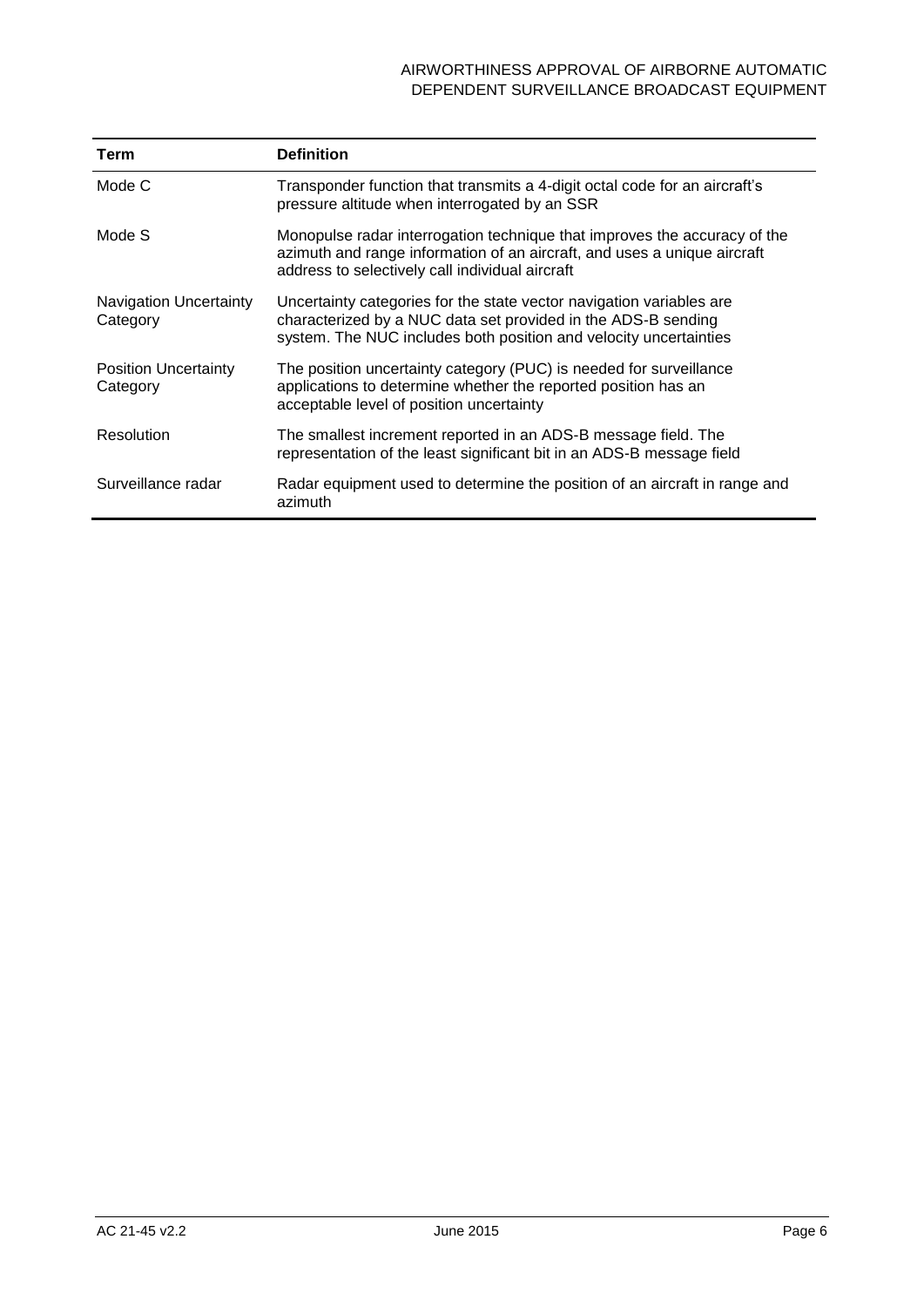## <span id="page-7-0"></span>**1.3 References**

### **Regulations**

Regulations are available on the ComLaw website<http://www.comlaw.gov.au/Home>

| <b>Document</b>         | <b>Title</b>                                                                                                                                                                                        |  |  |  |
|-------------------------|-----------------------------------------------------------------------------------------------------------------------------------------------------------------------------------------------------|--|--|--|
| <b>CASA regulations</b> |                                                                                                                                                                                                     |  |  |  |
| CASR Part 21            | Certification and airworthiness requirements for aircraft and parts                                                                                                                                 |  |  |  |
| CASR Subpart 21M        | Designs of modifications of, and repairs to, aircraft, aircraft engines,<br>propellers and appliances                                                                                               |  |  |  |
| CAO 20.18               | Aircraft Equipment - Basic Operational Requirements                                                                                                                                                 |  |  |  |
| ATSO-C1004              | Airborne Mode A/C Transponder Equipment with Extended Squitter<br>Automatic Dependent Surveillance - Broadcast (ADS-B) Transmit Only<br>Equipment                                                   |  |  |  |
| ATSO-C1005              | Airborne Stand-Alone Extended Squitter Automatic Dependent Surveillance -<br>Broadcast (ADS-B) Transmission Capability                                                                              |  |  |  |
| <b>FAA TSOs</b>         |                                                                                                                                                                                                     |  |  |  |
| <b>TSO-C112</b>         | <b>TSO for Mode S Extended Squitter</b>                                                                                                                                                             |  |  |  |
| <b>TSO-C145</b>         | Airborne Navigation Sensors using GPS Augmented by Satellite Based<br><b>Augmentation System</b>                                                                                                    |  |  |  |
| <b>TSO-C146</b>         | Stand Alone Airborne Navigation Equipment using GPS Augmented by<br>Satellite Based Augmentation System                                                                                             |  |  |  |
| <b>TSO-C196</b>         | Airborne Supplemental Navigation Sensors using GPS Augmented by<br>Satellite Based Augmentation System                                                                                              |  |  |  |
| <b>TSO-C166</b>         | Extended Squitter Automatic Dependent Surveillance - Broadcast (ADS-B)<br>and Traffic Information Service - Broadcast (TIS-B) Equipment Operating on<br>the Radio Frequency of 1090 Megahertz (MHz) |  |  |  |
| <b>TSO-C10</b>          | TSO for Altimeter, Pressure Actuated, Sensitive Type                                                                                                                                                |  |  |  |
| <b>TSO-C106</b>         | TSO for Air Data Computer                                                                                                                                                                           |  |  |  |
| <b>TSO-C88</b>          | TSO for Automatic Pressure Altitude Reporting Code–Generating Equipment                                                                                                                             |  |  |  |
| <b>EASA TSOS</b>        |                                                                                                                                                                                                     |  |  |  |
| ETSO-2C112a             | MOPS for SSR Mode S Transponders (Adopts EUROCAE ED-73A).                                                                                                                                           |  |  |  |
| formerly<br>JTSO-2C112a | Note: This JTSO is being updated to version B based on EUROCAE document<br>ED-73B.                                                                                                                  |  |  |  |
| ETSO-C10                | ETSO for Altimeter, Pressure Actuated, Sensitive Type                                                                                                                                               |  |  |  |
| ETSO-C106               | ETSO for Air Data Computer                                                                                                                                                                          |  |  |  |
| ETSO-C88                | ETSO for Automatic Pressure Altitude Reporting Code–Generating<br>Equipment                                                                                                                         |  |  |  |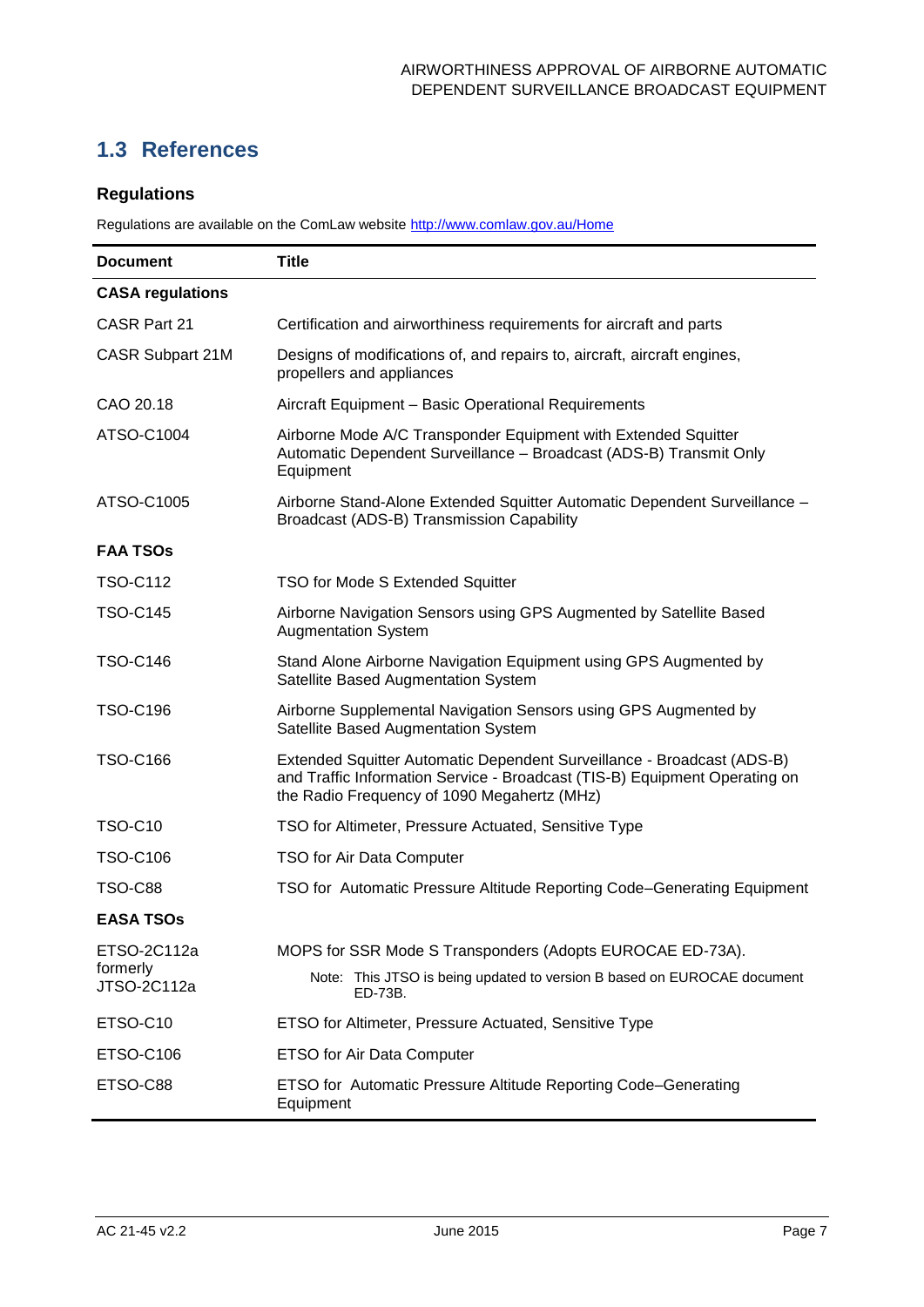### **Advisory material**

Advisory Circulars are available at [http://www.casa.gov.au/AC](http://www.casa.gov.au/ACs)

Civil Aviation Advisory Publications are available at [http://www.casa.gov.au/CAAP](http://www.casa.gov.au/CAAPs)

FAA advisory circulars are available at<http://rgl.faa.gov/>

EASA guidance material is available at [http://easa.europa.eu/certification-specifications/amc-20-general-acceptable](http://easa.europa.eu/certification-specifications/amc-20-general-acceptable-means-compliance-airworthiness-products-parts)[means-compliance-airworthiness-products-parts](http://easa.europa.eu/certification-specifications/amc-20-general-acceptable-means-compliance-airworthiness-products-parts)

ICAO publications are available at<http://www.icao.int/publications/Pages/default.aspx>

RTCA Inc, standards are available at<http://www.rtca.org/Files/ListofAvailableDocsMarch2013.pdf>

EUROCAE standards are available at<https://www.eurocae.net/publications/search/>

| <b>Document</b>                        | <b>Title</b>                                                                                                 |  |  |  |  |
|----------------------------------------|--------------------------------------------------------------------------------------------------------------|--|--|--|--|
| <b>CASA advisory circulars</b>         |                                                                                                              |  |  |  |  |
| AC 21-15                               | Supplemental Type Certificate - Certification                                                                |  |  |  |  |
| AC 21-36                               | Global Navigation Satellite System (GNSS) Equipment: Airworthiness<br>Guidelines                             |  |  |  |  |
| AC 21-601                              | Australian Technical Standard Order Authorisation                                                            |  |  |  |  |
| <b>FAA advisory circulars</b>          |                                                                                                              |  |  |  |  |
| AC 20-140B                             | Guidelines for Design Approval of Aircraft Data communications                                               |  |  |  |  |
| AC 20-165A                             | Airworthiness Approval of Automatic Dependent Surveillance Broadcast<br>(ADS-B) Out Systems                  |  |  |  |  |
| AC 90-114                              | Automatic Dependent Surveillance-Broadcast (ADS-B) Operations                                                |  |  |  |  |
| <b>EASA guidance material</b>          |                                                                                                              |  |  |  |  |
| AMC 20-24                              | Acceptable Means of Compliance                                                                               |  |  |  |  |
| <b>ICAO publications</b>               |                                                                                                              |  |  |  |  |
| ICAO Annex 10<br>Volume III            | Aeronautical Communications (Digital Data Communication Systems)                                             |  |  |  |  |
| <b>ICAO Annex 10</b><br>Volume IV      | Aeronautical Communications (Surveillance Radar and Collision Avoidance<br>Systems)                          |  |  |  |  |
| ICAO Doc 9924                          | Aeronautical Surveillance Manual                                                                             |  |  |  |  |
| ICAO Doc 9684                          | Manual of the Secondary Surveillance Radar System (SSR)                                                      |  |  |  |  |
| ICAO Doc 4444                          | Procedures for Air Traffic Services - Air Traffic Management (PANS-ATM)                                      |  |  |  |  |
| <b>RTCA Inc, and EUROCAE standards</b> |                                                                                                              |  |  |  |  |
| RTCA/DO-229D                           | MOPS for Global Positioning System/Wide Area Augmentation System<br>Airborne Equipment                       |  |  |  |  |
| EUROCAE/ED-78A<br>RTCA/DO-264          | Guidelines for Approval of the Provision and Use of Air Traffic Services<br>Supported by data communications |  |  |  |  |
| EUROCAE/ED-75C<br>RTCA/DO-236C         | MASPS for Required Navigation Performance (RNP) Area Navigation                                              |  |  |  |  |
| RTCA/DO-242A                           | MASPS for ADS-B                                                                                              |  |  |  |  |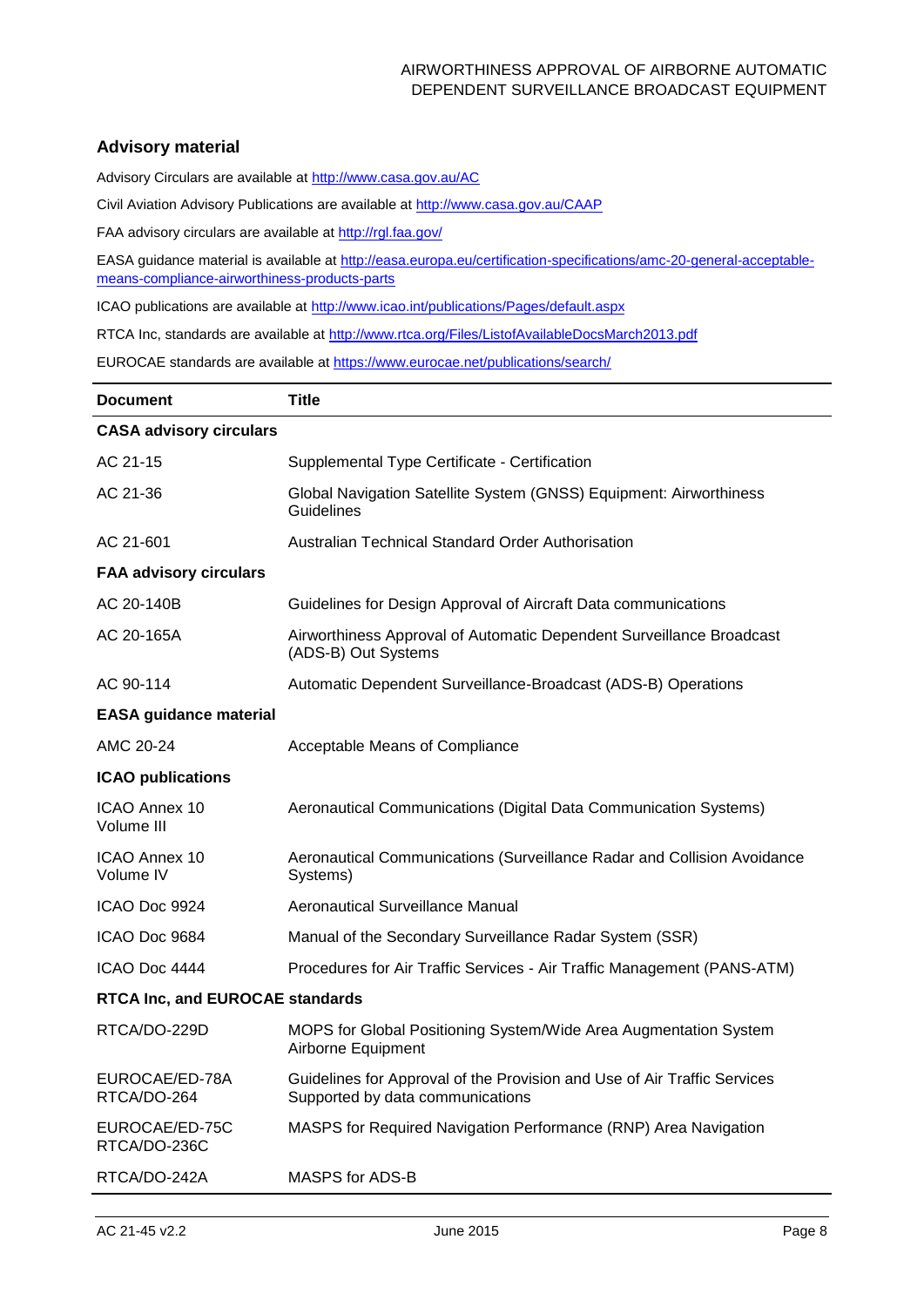| <b>Document</b>                            | Title                                                                                                                  |
|--------------------------------------------|------------------------------------------------------------------------------------------------------------------------|
| Change 1 to RTCA/DO-<br>242A               |                                                                                                                        |
| RTCA/DO-317A<br>EUROCAE/ED-102A            | <b>MOPS for Aircraft Surveillance Applications (ASA) System</b>                                                        |
| EUROCAE/ED-73E                             | MOPS for Secondary Surveillance Radar Mode S Transponders                                                              |
| RTCA/DO-289<br>Change 1 to RTCA/DO-<br>289 | <b>MASPS for Aircraft Surveillance Applications (ASA)</b>                                                              |
| RTCA/DO-181E                               | MOPS for Air Traffic Control Radar Beacon System/ Mode Select<br>(ATCRBS/Mode S) Airborne Equipment                    |
| RTCA/DO-302                                | MASPS for Surveillance Transmit Processing (STP)                                                                       |
| RTCA/DO-303<br>EUROCAE/ED-126              | Safety, Performance and Inter-operability Requirements Document for the<br>ADS-B Non-Radar-Airspace (NRA) Applications |
| RTCA/DO-316                                | MOPS for Global Positioning System/Aircraft Based Augmentation System<br>Airborne Equipment                            |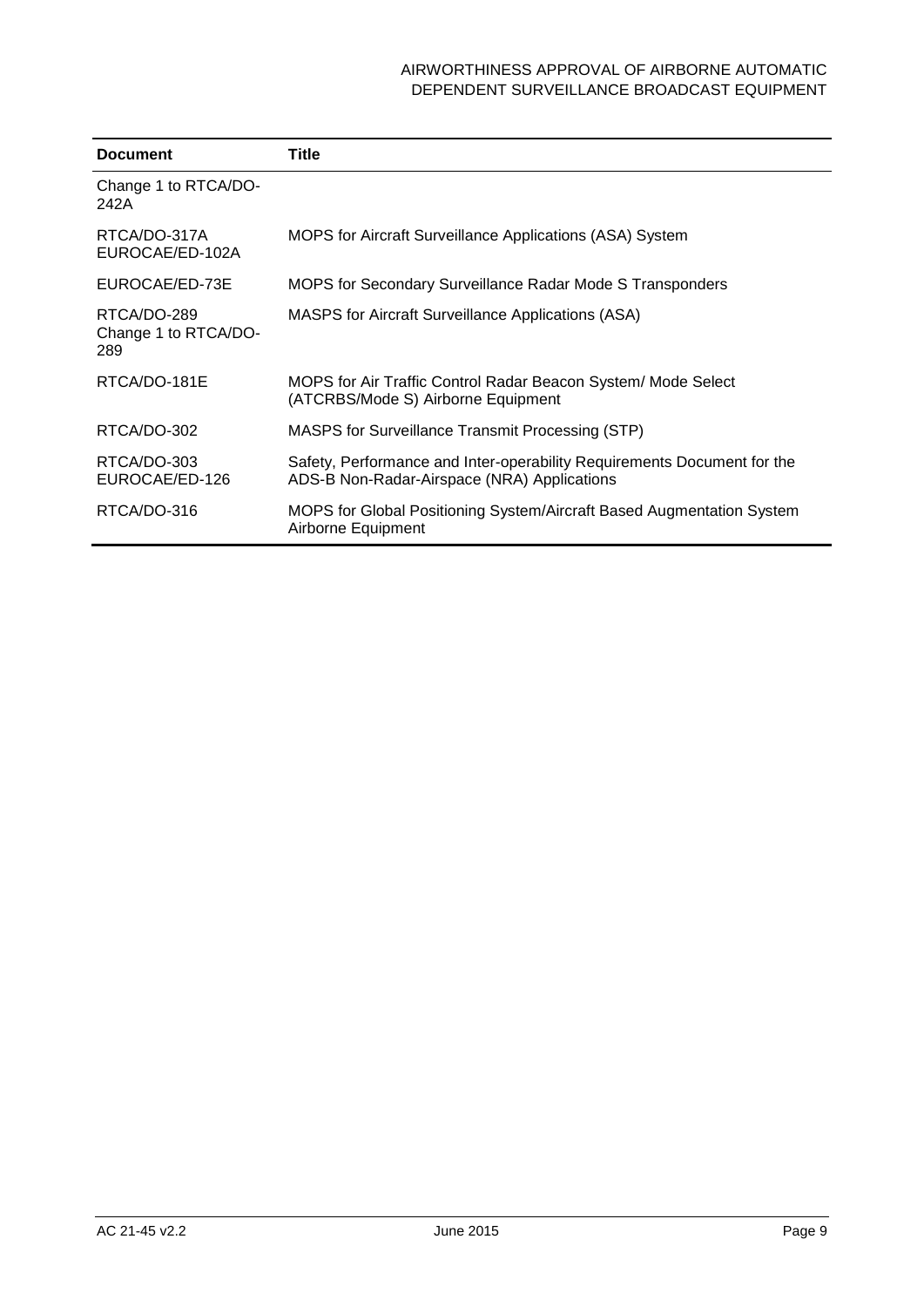## <span id="page-10-0"></span>**2 Background**

ADS-B is a surveillance application that periodically transmits aircraft parameters, such as identification, pressure altitude, position and position integrity, via a broadcast data link that is available to any receiver, either airborne or ground-based, within range of the transmitter.

ADS-B information is broadcast without any knowledge of which users may be receiving it and without the expectation of an acknowledgement or reply. As an automatic system, ADS-B requires no flight crew or controller action for the information to be transmitted. The surveillancetype information broadcast is dependent on the aircraft's navigation system and the broadcast capability of the source emitter.

An ADS-B 'out' system consists of the following components:

- a transmitting subsystem that includes message generation and transmission functions at the source aircraft
- the data link broadcast medium.

The sources of the transmitted information, as well as the user applications, are not considered to be part of the ADS-B system, but their performance needs to be considered when defining overall ADS-B system performance.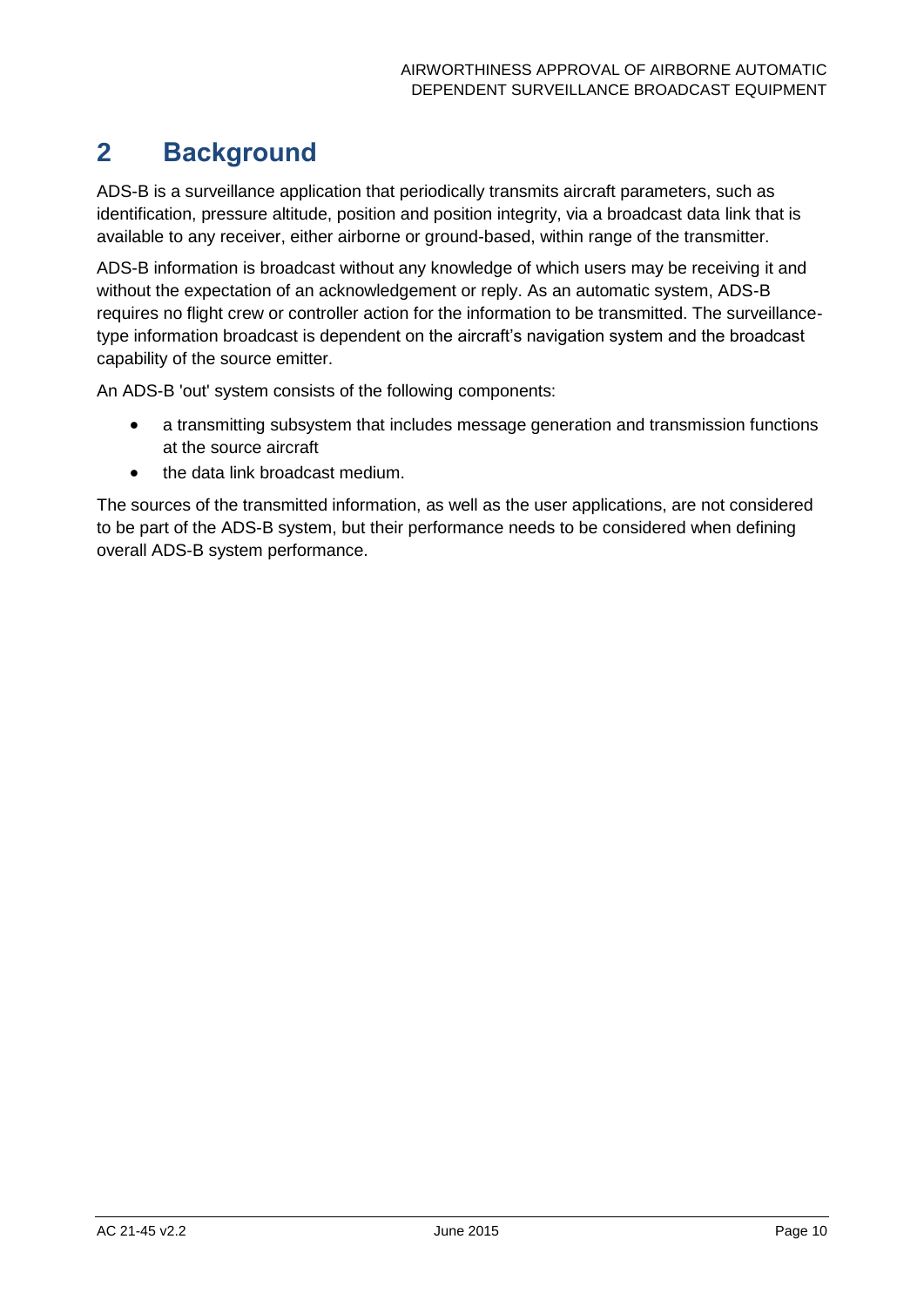## <span id="page-11-0"></span>**3 Functional requirement**

## <span id="page-11-1"></span>**3.1 ADS-B avionics**

- 3.1.1 For an aircraft to be ADS-B capable it requires:
	- appropriate data sources
	- an ADS-B transmitter to broadcast the data in a predetermined standard format.

## <span id="page-11-2"></span>**3.2 ADS-B transmitter**

- 3.2.1 The ADS-B transmitter needs to comply with the minimum performance standards detailed in RTCA/DO-260, DO-260A or DO-260B Paragraph 2.2 as appropriate for the aircraft type.
- 3.2.2 For ADS-B data to be universally usable it needs to be transmitted in the formats and characteristics defined in the following standards:
	- Annex 10 to Chicago Convention, Volumes III and IV, Amendment 85
	- RTCA/DO-260 Change 2 (systems compliant with earlier versions may continue to use HFOM in abnormal situations as described in Paragraph 8.2.10)
	- RTCA/DO-260A Change 2
	- RTCA/DO-260B.
- 3.2.3 Compliance with RTCA/DO-260B is preferred noting that this is the requirement being implemented in the United States of America (USA) and Europe.
- 3.2.4 To be useable for Air Traffic Control (ATC) surveillance in a 'radar like' manner, ADS-B transmitters must transmit the following minimum data set:
	- **Position** (in extended squitter surface position message and in extended squitter airborne position message)
	- **Position Integrity Information** (e.g. NUC or NIC value transmitted in the 'TYPE' code in extended squitter surface position message and in extended squitter airborne position message)
	- **Pressure Altitude** (in extended squitter airborne position message, GNSS height may also be transmitted in this message when barometric altitude is not available)
	- **Aircraft Identification** (in extended squitter identity and category message)
	- **Version Number**, SIL and NACP in aircraft operational status message, if the avionics equipment is RTCA/DO-260A or RTCA/DO-260B compliant.
- 3.2.5 To provide a more comprehensive data set to other stations, transmission of the following data is highly desirable, as it is used by the Australian ATC system:
	- **SPI Indication** (in Surveillance Status Subfield of ADS-B airborne position messages)
	- **Emergency Flag** (in Surveillance Status Subfield of ADS-B airborne position messages)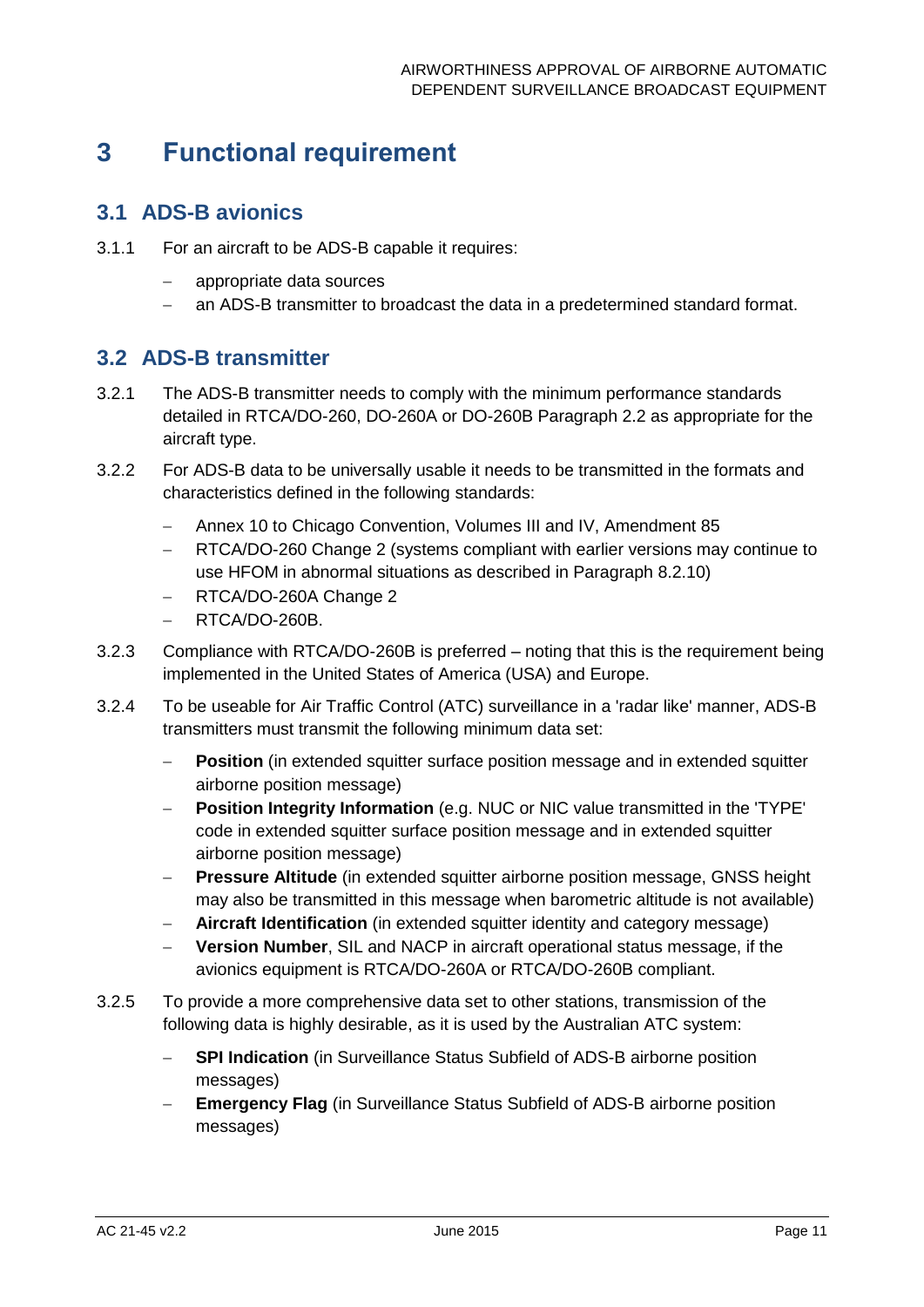- **Emergency Priority Status Information** (may be broadcast in Extended Squitter Aircraft Status Message, RTCA/DO-260 or RTCA/DO-260A, or the Target State and Status Message RTCA/DO-260A or RTCA/DO-260B)
- **Velocity Information** (Extended Squitter Velocity Message or Surface Position Message)
- **GNSS height** (GNSS Altitude Difference From Barometric Altitude in Extended Squitter Velocity Message)
- **Vertical rate** (in Extended Squitter Velocity Message)
- **Aircraft category** (ensure the parameter is correctly set in the extended squitter and category message).
- 3.2.6 Additional ADS-B data, defined in ICAO Annex 10, Volumes III and Volume IV, Amendment 85 or RTCA/DO-260 or RTCA/DO-260A may also be transmitted.
- 3.2.7 Operators installing systems compliant with RTCA/DO-260B are urged to configure their systems to transmit all available parameters. Utilisation of the failure annunciation output is recommended - refer RTCA/DO-260B Paragraph 2.2.11.5.
- 3.2.8 Equipment marked as compliant with ATSO-C1004(a), ATSO-C1005(a) or TSO-C166, are considered capable of transmitting data described above in the correct formats. Later versions of these TSOs are acceptable.
- 3.2.9 Transponders marked as compliant with the following standards:
	- AEEC ARINC 718A
	- TSO-C112
	- EUROCAE ED-73B
	- $-$  JTSO-2C112a
	- $-$  ETSO-2C112a

may be capable of transmitting this information in the correct formats. Functional testing of the installation would be required to confirm compliance.

- 3.2.10 RTCA/DO-260 compliant ADS-B transmitters use the HPL/HIL data from the GNSS receiver as the highest priority data source for determination of NUC.
- 3.2.11 ADS-B transmitters compliant with pre RTCA/DO-260 Change 2 may continue to use HFOM data from the GNSS receiver during periods of HPL non-availability due to operational reasons (e.g. satellite geometry etc.); however, this is considered to be an abnormal situation.
- 3.2.12 For RTCA/DO-260A and RTCA/DO-260B compliant transmitters, HPL is used for determination of NIC and HFOM is used for determination of NAC.
- 3.2.13 It is desirable but not essential that the flight crew have the ability to disable the ADS-B function on instruction from ATC without disabling the operation of the ATC transponder function.
- 3.2.14 It is desirable that the flight crew are able to initiate emergency messages and 'ident' functions.
- 3.2.15 Transmitter antenna installation, including the need for antenna diversity, needs to comply with the manufacturer's installation instructions for ATC transponders to ensure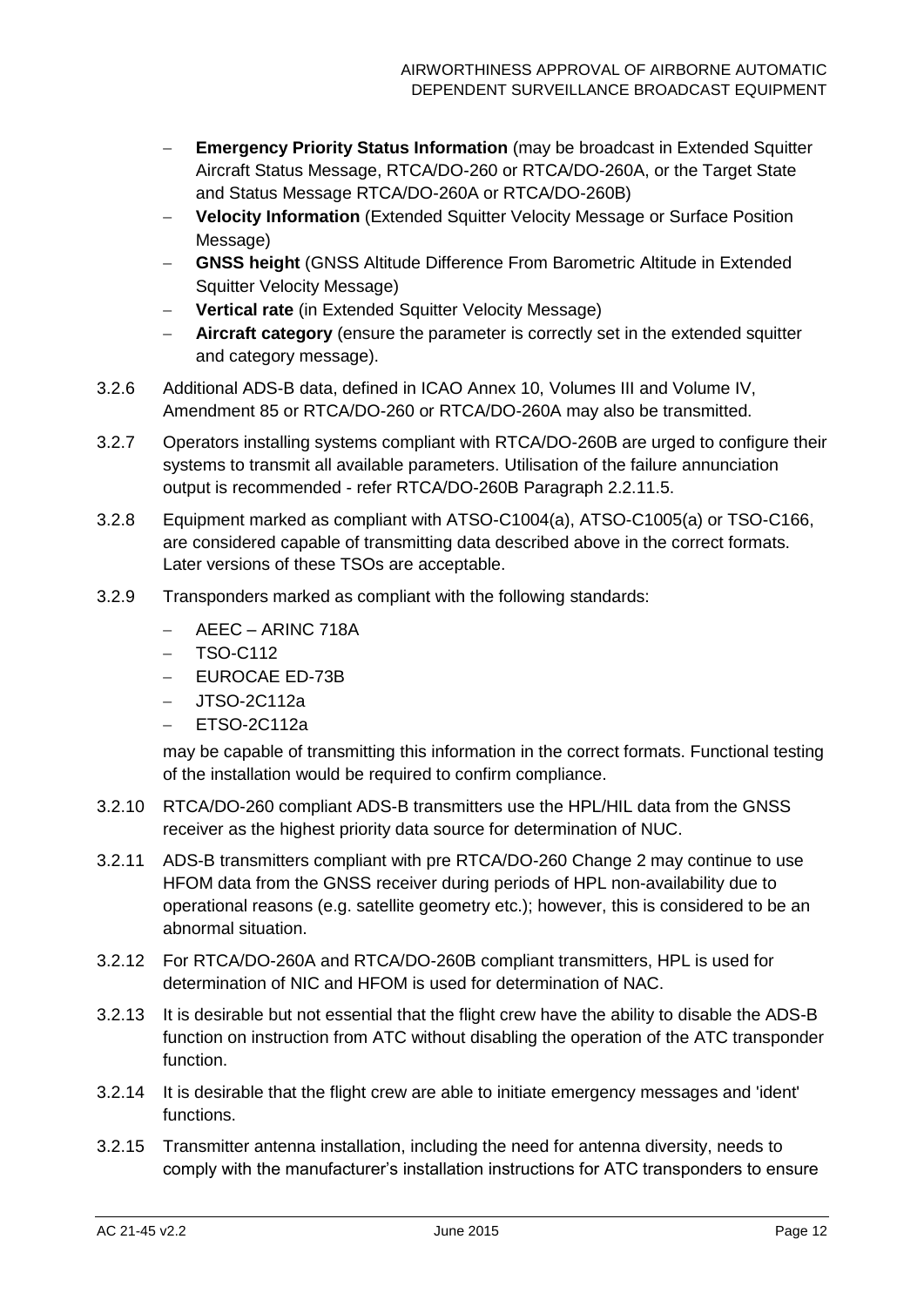satisfactory functioning. This is particularly relevant to aircraft above 5700 kg, or with a maximum cruising speed greater than 463 km/h (250 knots).

## <span id="page-13-0"></span>**3.3 ADS-B data sources (essential)**

3.3.1 The following section describes the minimum data necessary for ADS-B transmitters to function in the ATC environment (for more detailed requirements including references see the Appendices of this AC). Each category is essential to ensure the message being transmitted has all the relevant data necessary to enable separation to be calculated. Failure to comply may render the prospective operator unable to obtain the benefits of ADS-B separation.

## <span id="page-13-1"></span>**3.4 Positional data**

- 3.4.1 Accurate positional data is essential for the ADS-B system to operate in a 'radar like manner' and be the basis for the allocation of separation between aircraft. Valid GNSS data input provides an acceptable accuracy and integrity for separation purposes with the delivery of position information at a periodic but randomised interval of less than or equal to one second.
- 3.4.2 GNSS equipment compliant with TSO-C145, TSO-C146, TSO-C196, or an equivalent standard acceptable to the Civil Aviation Safety Authority (CASA), are suitable for use with ADS-B. Later versions of these TSOs are acceptable.
- 3.4.3 Particular navigation packages that do not have a TSOA, but can be demonstrated to achieve the accuracy and integrity values required, may be acceptable to CASA. In assessing the suitability of GNSS avionics that do not have a TSO-C145/146/196 authorisation, CASA may consider the system differences to the standards documented in RTCA/DO-229C or RTCA/DO-316 (or later versions), with particular regard to the following criteria:
	- The system is capable of delivering position information with a periodic interval of at least one second
	- The system can continuously output the HPL value to the ADS-B transmitter
	- The system has a FDE capability as described in CAO 20.18 Appendix XI Part B 3  $(c)(ii)(A)$
	- The system addresses selective availability (SA) as described in CAO 20.18 Appendix XI Part B 3 (c)(ii)(C).

## <span id="page-13-2"></span>**3.5 Positional integrity data**

- 3.5.1 HPL integrity data needs to be provided to the ADS-B transmitter from the GNSS receiver on the same interface as the positional data. This data is typically available as ARINC 429 label 130.
- 3.5.2 HFOM data will be provided to the transponder on the same interface as the HPL data. HFOM typically uses ARINC 429 label 247.
- 3.5.3 A RTCA/DO-260A or RTCA/DO-260B compliant installation will use the HFOM value to calculate NAC.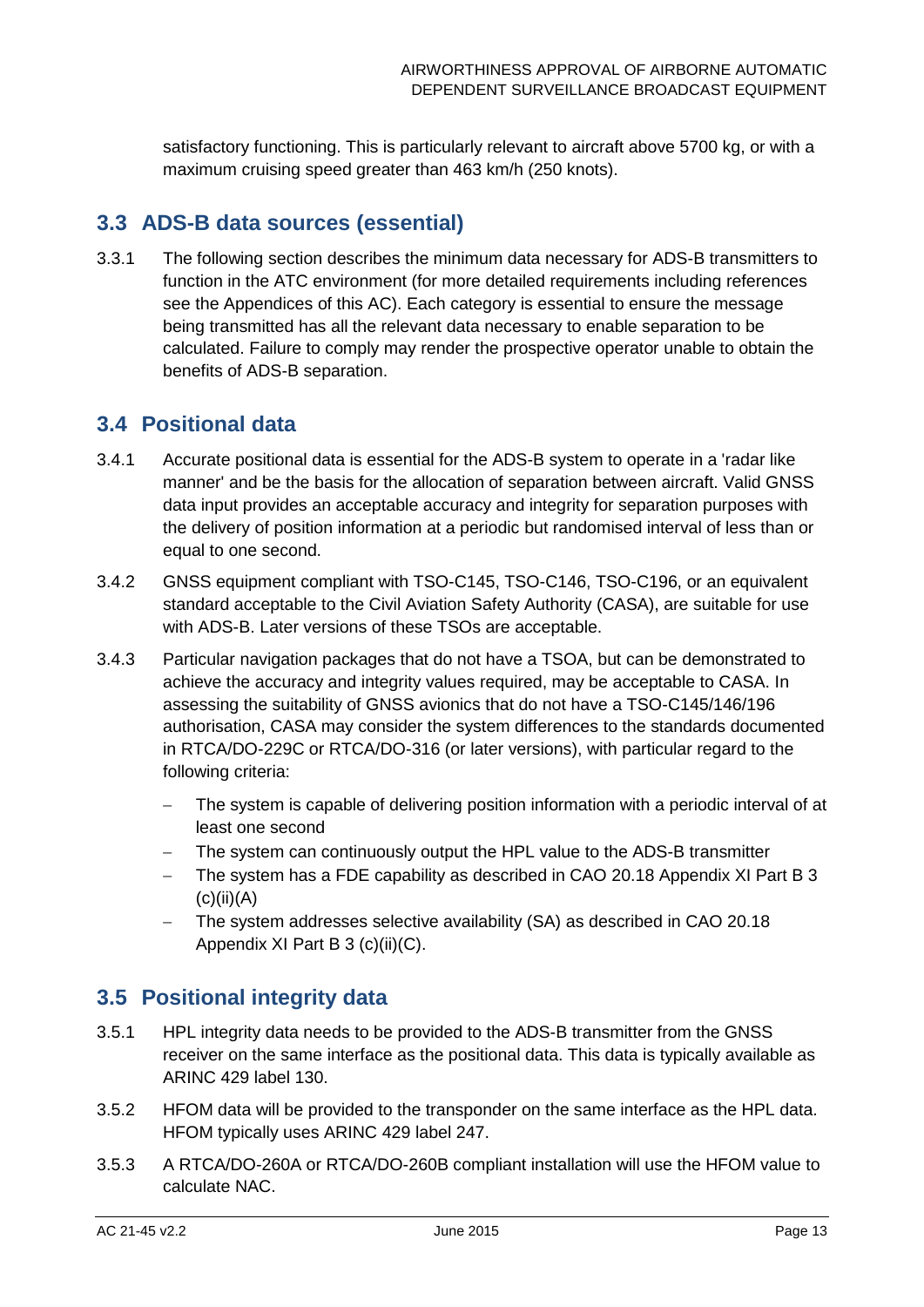- 3.5.4 In some cases, such as during rare periods of inadequate satellites, HPL may not be delivered to the interface. In this case a RTCA/DO-260 compliant installation may use the HFOM value to generate NUC during the period of HPL non-availability; however, this is considered an abnormal situation.
- 3.5.5 In the case of RTCA/DO-260A or RTCA/DO-260B compliant installations the SIL is intended to reflect the integrity of the navigation source of the position information broadcast. Where position integrity is based on HPL, and the SIL cannot be unambiguously determined and set dynamically, CASA recommends that value should be set to 2 (two) or the value recommended by the equipment manufacturer. During periods where HPL is not available the NIC should be set to 0 (zero), and the NAC should reflect the accuracy of the broadcast position.

### <span id="page-14-0"></span>**3.6 Pressure altitude**

- 3.6.1 Pressure altitude provided to transponders is to be in accordance with existing requirements for ATC transponders. It is preferable that 7.62 metre (25 feet) altitude encoding is used. This data is typically available on ARINC 429 label 203.
- 3.6.2 Suitable pressure altitude data source may be provided by:
	- a barometric encoder (FAA TSO-C88 or later version)
	- a barometric altimeter (FAA TSO-C10 or later version)
	- an air data computer (FAA TSO-C106 or later version)
	- EASA equivalent versions of above TSO standards.

## <span id="page-14-1"></span>**3.7 Identity**

- 3.7.1 Identity information, that is the aircraft flight identification (Flight ID) or aircraft registration mark, is to be provided to the transponder so that the information is identical to the filed flight plan. This information is normally entered by the flight crew prior to each flight utilising either:
	- a flight management system
	- a pilot control panel.
- 3.7.2 For aircraft which always operate with the same Flight ID (e.g. using the aircraft registration mark as a callsign) this may be programmed into equipment at installation.

## <span id="page-14-2"></span>**3.8 ADS-B data sources (desirable)**

- 3.8.1 **GNSS altitude**. GNSS altitude should be provided from an approved GNSS receiver to the ADS-B transmitter. Typically this data is available as HAE, ARINC 429 label 370 or MSL, ARINC 429 label 076.
- 3.8.2 **Vertical rate (GNSS or Barometric).** Vertical rate may be provided from either a GNSS receiver or from a pressure source:
	- GNSS vertical rate should be provided from an approved GNSS receiver, and is typically available as ARINC 429 label 165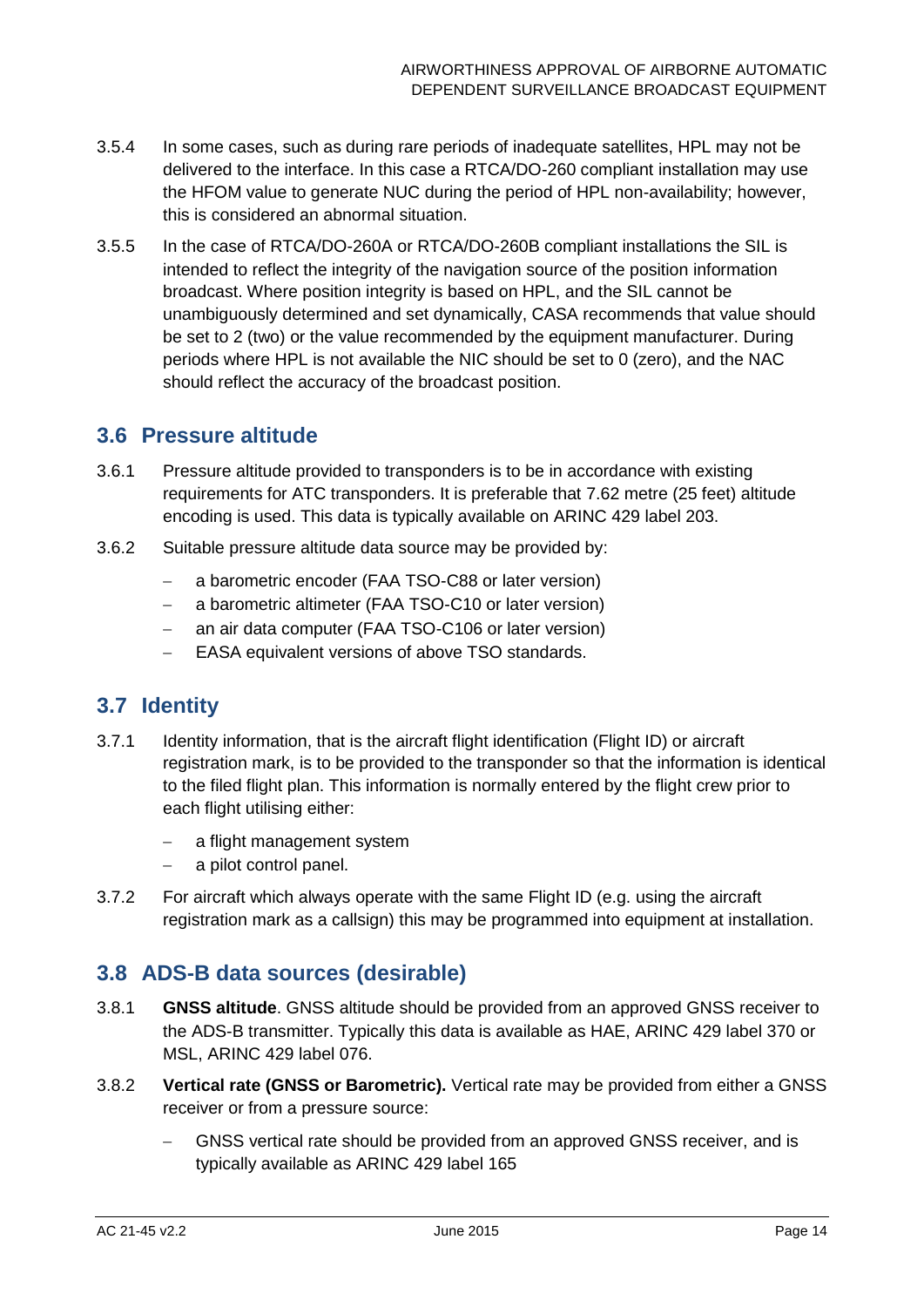- **Barometric vertical rate.** Barometric (BARO) vertical rate is typically available as ARINC 429 label 212.
	- **Note:** The most accurate source should be used.
- 3.8.3 **Velocity Information**. Ground speed from an approved GNSS receiver in the form of East/West Velocity and North/South Velocity should be provided. This would be typically available as ARINC 429 label 174.
- 3.8.4 **SPI Indication**. For ATC transponders, the SPI capability is integrated into the transponder functionality and is controlled from the transponder control panel. For non transponder implementations a discrete input or a control panel may be provided to trigger the SPI indication.
- 3.8.5 **Emergency indicator**. For ATC transponders the emergency declaration capability is integrated into the transponder functionality and is controlled from the transponder control panel. For non transponder implementations a discrete input or a control panel may be provided to trigger the emergency and/or to indicate the type of emergency.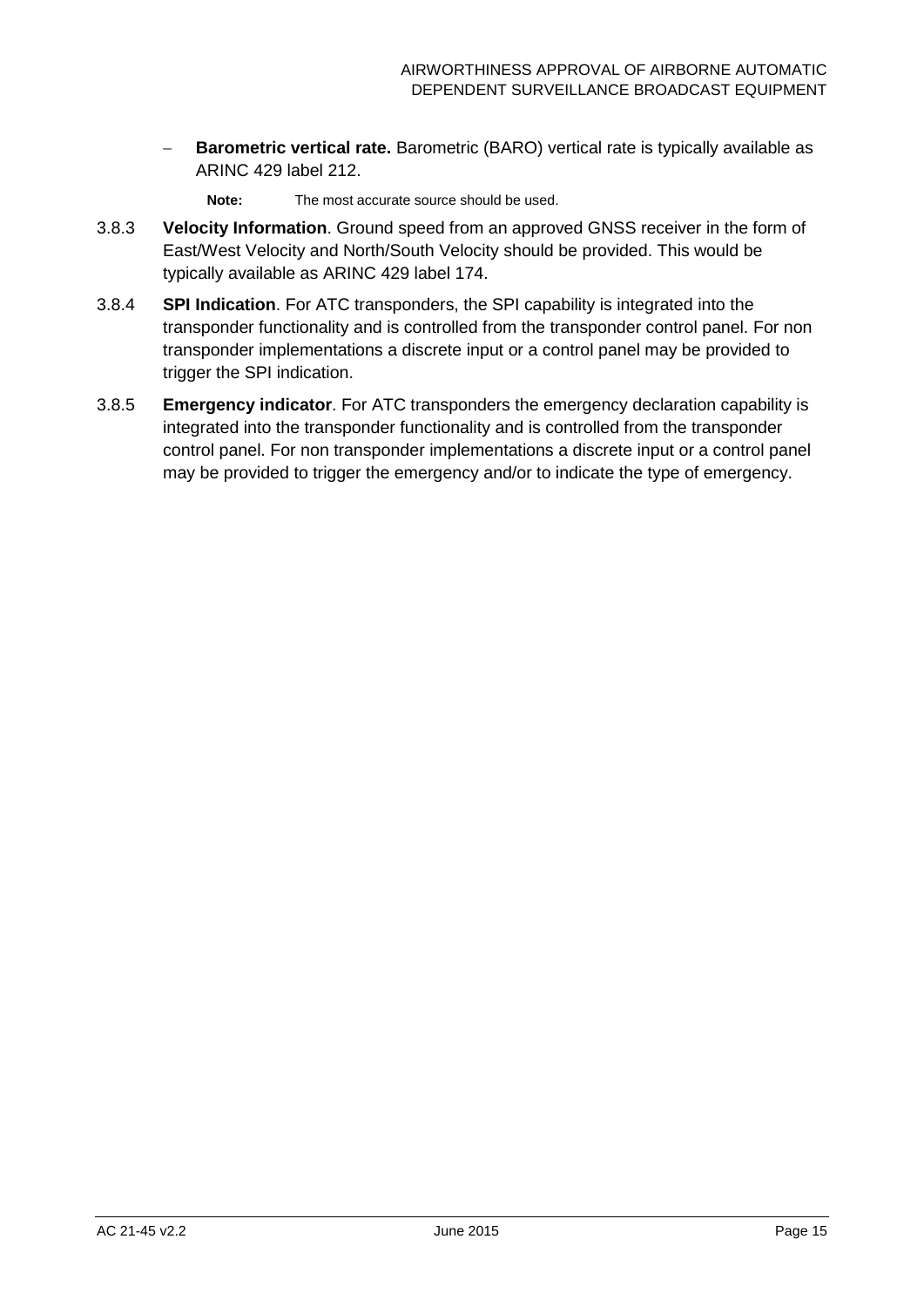# <span id="page-16-0"></span>**4 Design, development and approval of aircraft modifications**

## <span id="page-16-1"></span>**4.1 Legislative basis for acceptable aircraft configurations**

4.1.1 CAO 20.18 Paragraph 9B together with CAO 20.18 Appendix XI detail the legislated technical and operational requirements that are to be met by aircraft operating in Australian airspace and wishing to take advantage of the benefits of ADS-B separation. This covers both the preferred methods together with an alternative standard based on existing international requirements.

## <span id="page-16-2"></span>**4.2 Compliance**

- 4.2.1 When utilising this guidance material for the approval of an ADS-B installation, in accordance with either Subpart 21.M or a Supplemental Type Certificate under Subpart 21.E of the Civil Aviation Safety Regulations 1998 (CASR 1998), the following need to be considered:
	- The applicant will need to submit a compliance statement to CASA that shows how the criteria of this guidance material has been satisfied, together with evidence resulting from the activities described in this section.
	- Compliance with the airworthiness requirements for intended function and safety may be demonstrated by equipment qualification, safety analysis of the interface between the ADS-B equipment and data sources, equipment cooling verification and ground tests. To support the approval application, design data will need to be submitted showing that the requirements for ADS-B operation have been complied with.
	- The safety analysis of the interface between the ADS-B system and its data sources should show no unwanted interaction under normal or fault conditions.
- 4.2.2 The Federal Aviation Administration of the USA (FAA) AC 120-86 and AC 20-165 provide additional guidance by providing general information and acceptable methods of compliance for the certification, airworthiness, and operational approval of certain aircraft surveillance systems and selected associated aviation applications.
- 4.2.3 A self-evaluation checklist intended to assist in determining compliance is included at Appendix B of this AC.

## <span id="page-16-3"></span>**4.3 Functional testing**

- 4.3.1 Testing of the installed system either on ground or in flight, is intended to confirm:
	- system operation
	- that the aircraft derived data in the transmitted messages, including integrity data, is correct
	- correct functioning of installed system fault detectors.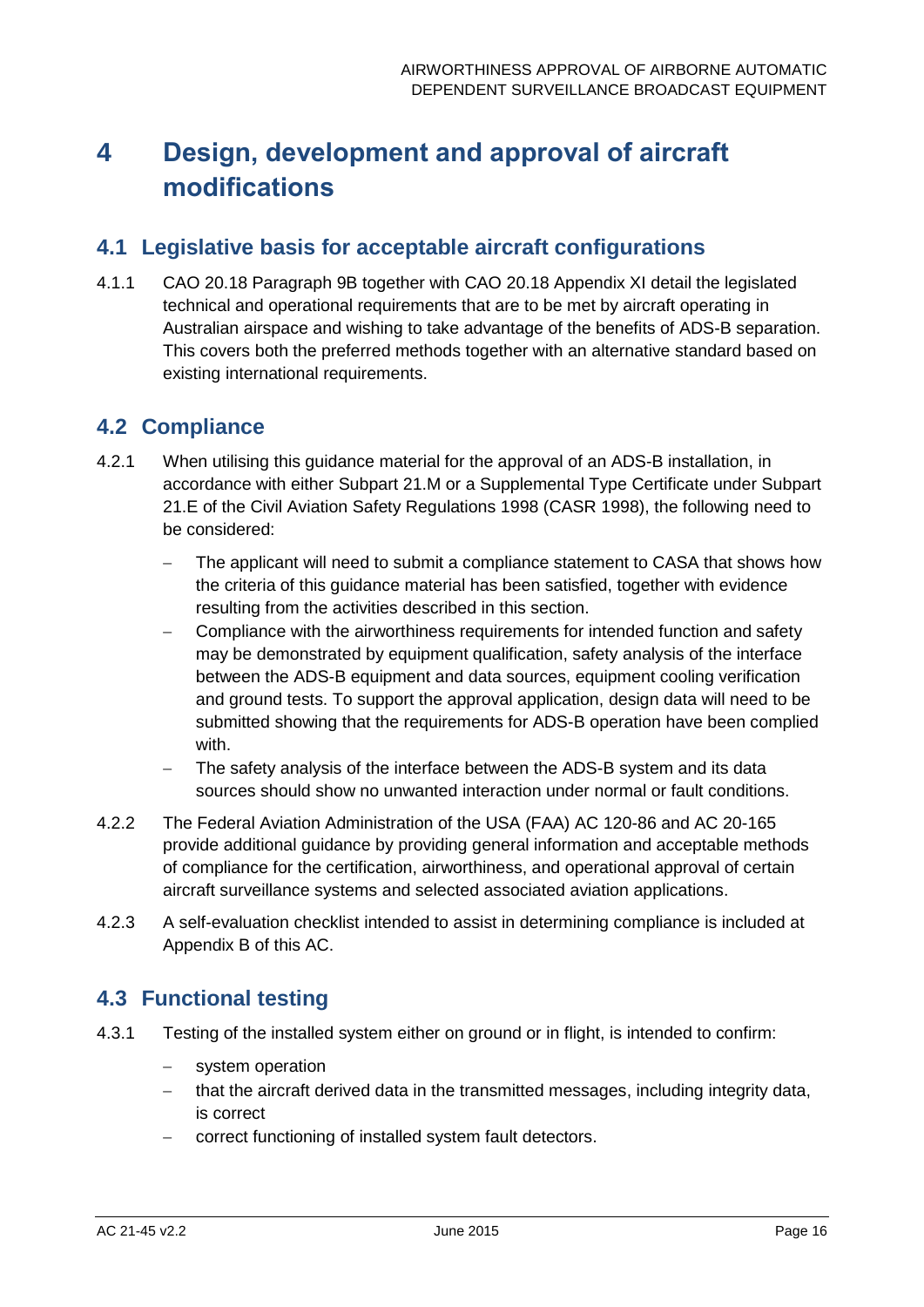- 4.3.2 Whilst some of the functionality for ADS-B out applications may be demonstrated by ground testing, thorough validation of the installed equipment combination may need a mix of ground and flight tests.
- 4.3.3 When a particular ADS-B equipment combination is being fitted to an aircraft the following issues need to be addressed:
	- If the equipment combination installation is in accordance with an existing proven design (i.e. OEM fit, approved STC or CASR 21M approved engineering order) then the aircraft may only require transponder test set confirmation and the normal post maintenance check flight to confirm correct function of the installed equipment and overall aircraft operation. Coordination with local ATC may also be required.
	- If the proposed equipment combination has not been implemented previously, but sufficient documentary evidence is submitted to prove compliance of the system integration with the performance standards as detailed, then paragraph 9.3.1 of this AC would also apply.
	- If the proposed equipment combination installation has not been implemented previously and there is insufficient supporting evidence to show compliance with the published standards, comprehensive use of an ADS-B capable transponder test set to verify operation all data fields is required. Subsequently, coordination may be required with local ATC to allow a one off trial period during which time the ADS-B data transmitted by the aircraft is gathered and analysed to confirm correct functioning of the equipment combination. This would be in addition to the requirements of paragraph 9.3.1 of this AC.

## <span id="page-17-0"></span>**4.4 Acceptable configurations**

- 4.4.1 Schedules 1 and 2 of Appendix C to this AC provide listings of the currently accepted equipment combinations. These combinations were submitted by operators as part of their application for ADS-B based services and subsequently verified by Airservices Australia. These combinations are not exhaustive, and are a historical record and not subject to further update.
- 4.4.2 Recent legislative changes have required a technical review of the performance of existing equipment combinations. Appendix C, Schedule 3 of this AC lists those combinations that are no longer acceptable for use in Australia. This list is not exhaustive and is a historical record and not subject to further update.

## <span id="page-17-1"></span>**4.5 Flight manual**

- 4.5.1 The AFM or the POH, whichever is applicable, should provide at least a statement that the transponder system(s) complies with the criteria of ICAO Annex 10 Volumes III and IV, Amendment 85 regarding extended squitter and any necessary procedures for expected operations (e.g. the need to enter Identity/Call Sign also known as Flight ID) for use with ATC.
- 4.5.2 Crew Operating Instructions for the ADS-B system should emphasise the need to use the ICAO format, as defined in ICAO Doc 4444, for entry of the Flight ID or Registration Mark as applicable to the flight. The shortened format commonly used by airlines (a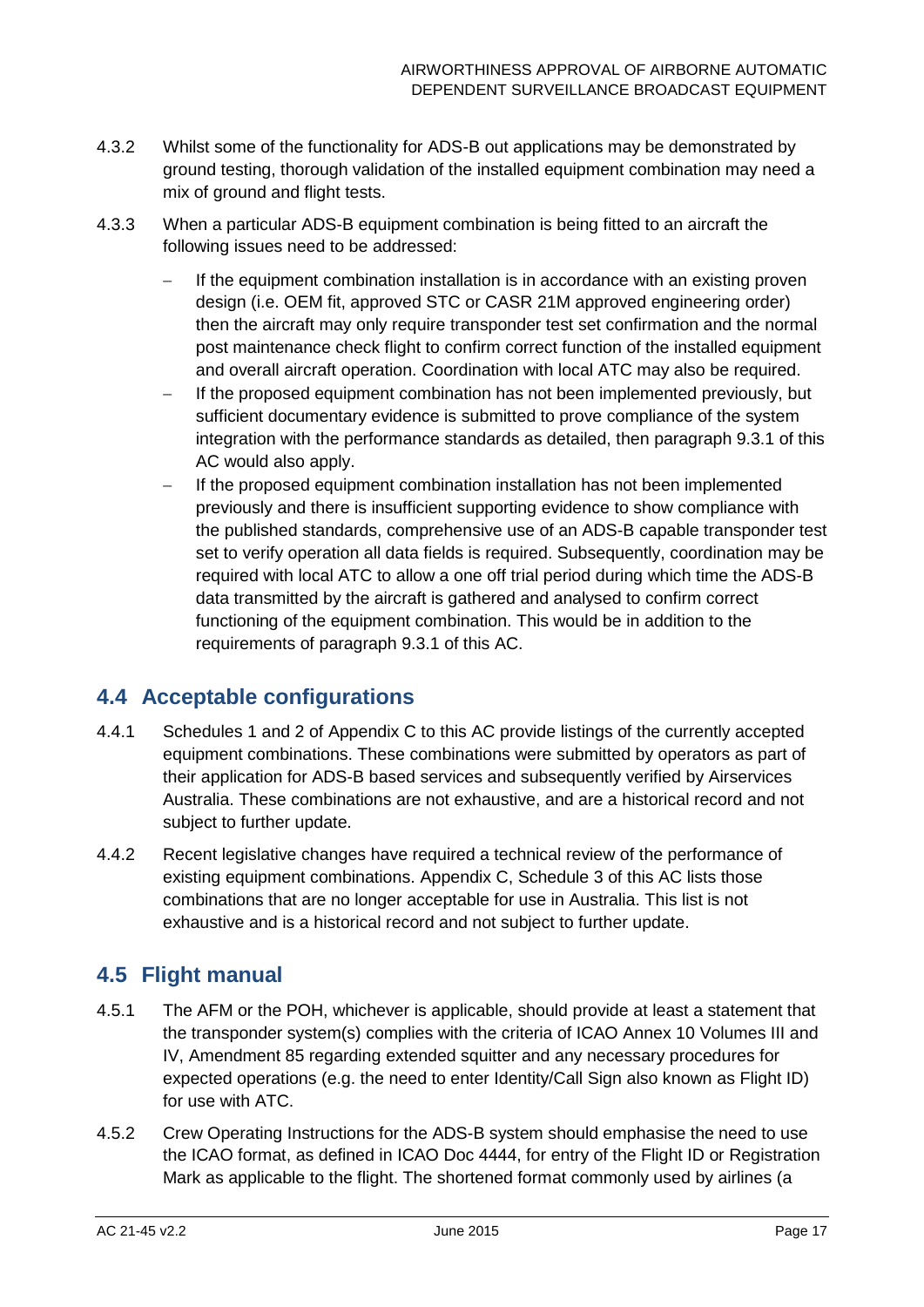format used by the International Air Transport Association) is not compatible with the ground systems of the air traffic services.

## <span id="page-18-0"></span>**4.6 Minimum equipment list (MEL)**

4.6.1 The mandatory requirements detailed in paragraph 9B.8 of CAO 20.18 regarding the serviceability of the ADS-B equipment fitted are to be noted in the MEL.

## <span id="page-18-1"></span>**4.7 Maintenance**

4.7.1 Maintenance tests should include a periodic verification check of aircraft ADS-B data including the ICAO 24-bit aircraft address (also known as the Mode S address) using suitable ramp test equipment. A check of the ICAO 24-bit aircraft address should be made in the event of a change of the registration mark of the aircraft (this is always necessary following change in State of registration) or whenever a transponder is replaced.

> **Note:** Australian aircraft are allocated a 24-bit address by the Registrar of Aircraft or relevant RAAO at time of registration.

- 4.7.2 Where possible, maintenance tests should check the correct functioning of system fault detectors.
- 4.7.3 The maximum period between ADS-B maintenance tests of the ADS-B transmitter should be the same as for ATC transponders and all transponders fitted to the aircraft should be checked.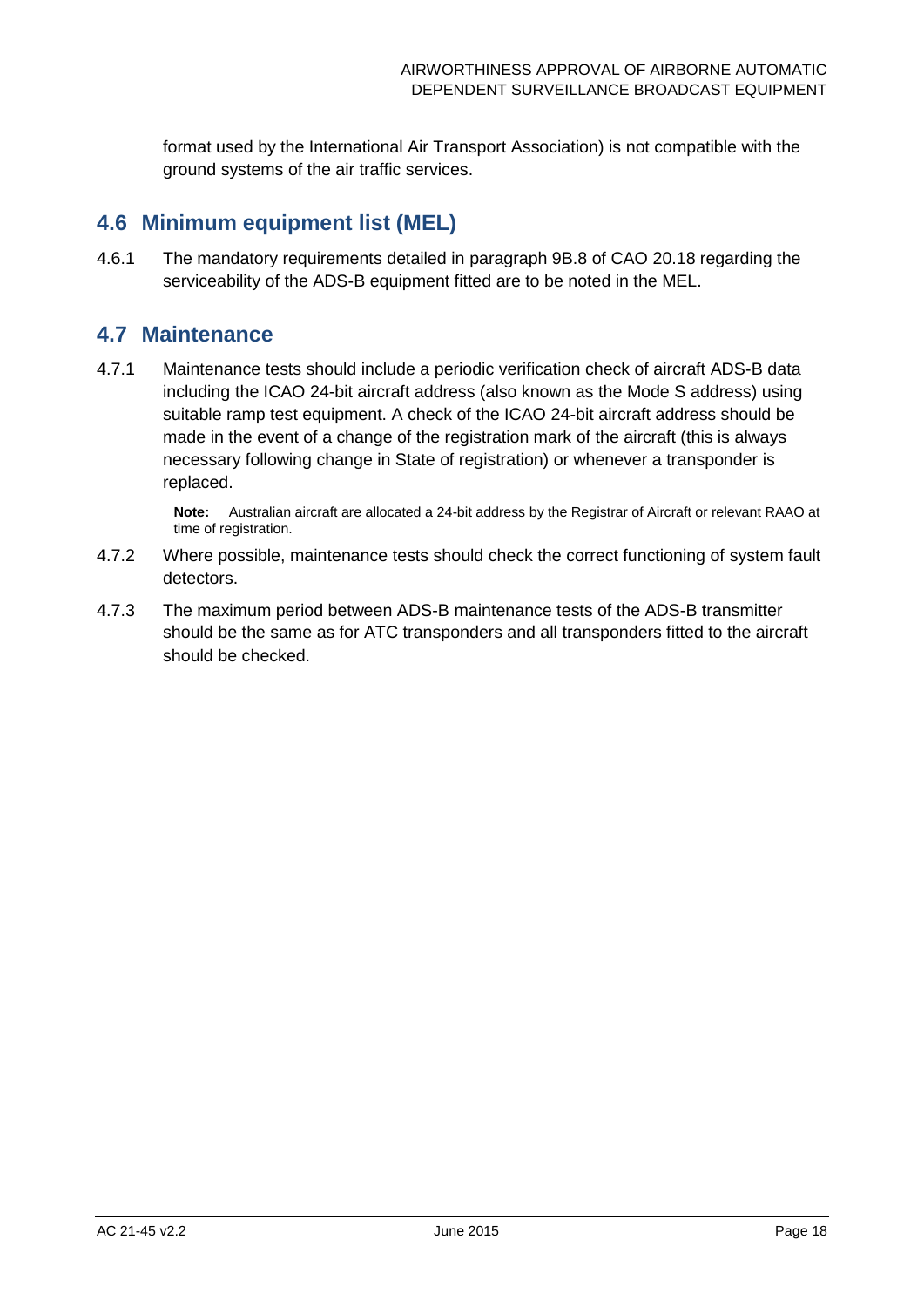## <span id="page-19-0"></span>**5 Foreign based operators**

5.1.1 Paragraph 5.8 of CAO 82.1 , paragraph 10.8 of CAO 82.3 and paragraph 10.8 of CAO 82.5 detail the requirements for ADS-B that foreign registered aircraft must comply with if intending to utilise ADS-B services operations within Australian FIR.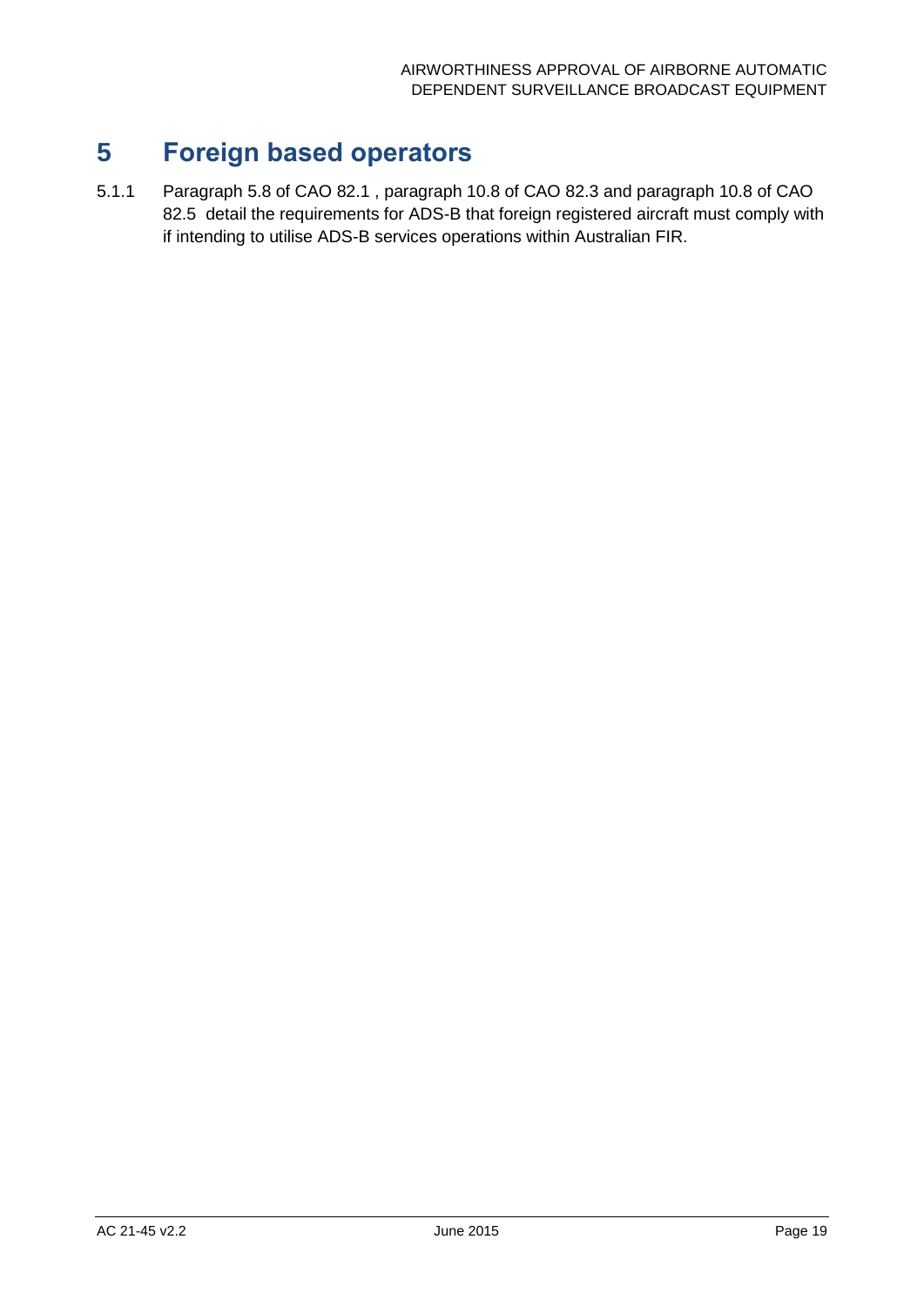# **Appendix A**

# <span id="page-20-0"></span>**ADS-B 'Out' data**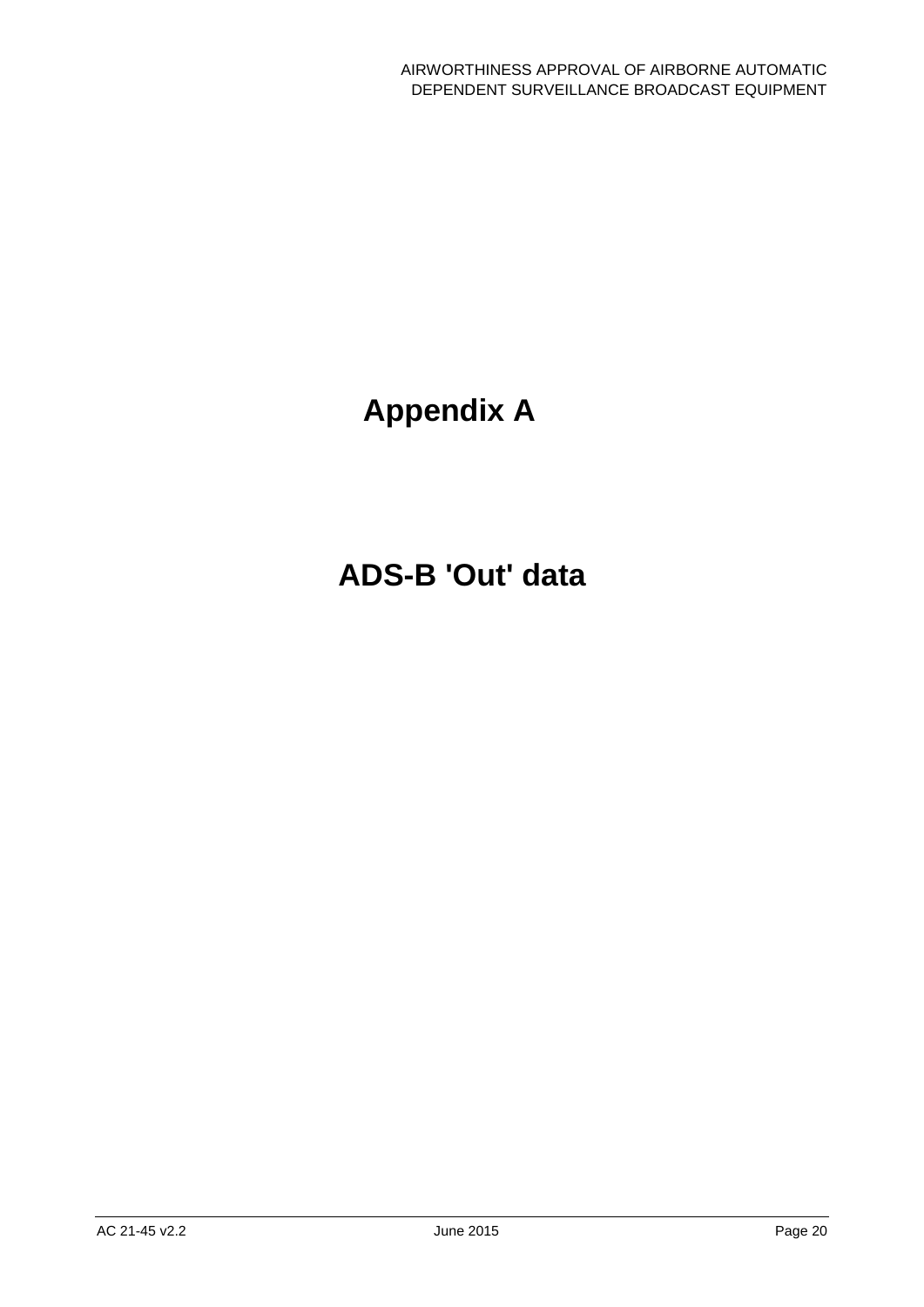|                | <b>Item Parameter</b> | Range                                                                                  | <b>Minimum</b><br><b>Resolution</b>                                          | <b>Limits</b>                  | <b>Accuracy Maximum Data</b><br>Age at<br><b>Transmission</b> | <b>Remarks</b><br><b>ADS-B transmitter</b><br>specification                                                                                                                      |
|----------------|-----------------------|----------------------------------------------------------------------------------------|------------------------------------------------------------------------------|--------------------------------|---------------------------------------------------------------|----------------------------------------------------------------------------------------------------------------------------------------------------------------------------------|
|                | Identity/Call<br>Sign | 8<br>characters                                                                        | N/A                                                                          | N/A                            | 60 seconds                                                    | ICAO Annex 10, Vol IV, para<br>3.1.2.9                                                                                                                                           |
| 2              | <b>Position</b>       | Any<br>latitude<br>and<br>longitude<br>on earth                                        |                                                                              |                                | 2 seconds                                                     | ICAO Annex 10, Vol IV, para<br>3.1.2.8.6.6<br>& Vol III, Part I, App to Chap<br>5 para 2.3.2.3                                                                                   |
| 3              | Pressure<br>Altitude  | $-1000$ ft to<br>maximum<br>certificated<br>altitude of<br>aircraft<br>plus 5000<br>ft | $100$ ft<br>(Gillham's<br>code) or 25<br>ft as<br>provided by<br>the source. | As the<br>installed<br>sensor. | 2 seconds                                                     | ICAO Annex 10, Vol IV, para<br>3.1.2.6.5.4. referenced to<br>1013.25 hPa & Vol III, Part I,<br>App to Chap 5 para 2.3.2.4.<br>Note: Minimum resolution of<br>25 ft is preferred. |
| $\overline{4}$ | Integrity<br>Value    | Value 0-9                                                                              | 1                                                                            | N/A                            | 2 seconds                                                     | ICAO Annex 10, Vol III, Part<br>I, App to Chap 5 para .2.3.1                                                                                                                     |

### **Table 1: Required characteristics of essential ADS-B Out data**

#### **Table 2: Required characteristics of desirable ADS-B Out data**

| <b>Item</b>    | <b>Parameter</b>                      | Range | <b>Minimum</b><br><b>Resolution y Limits</b> | <b>Accurac</b> | <b>Maximum</b><br>Data Age at<br><b>Transmission</b> | <b>Remarks</b><br><b>ADS-B transmitter</b><br>specification                               |
|----------------|---------------------------------------|-------|----------------------------------------------|----------------|------------------------------------------------------|-------------------------------------------------------------------------------------------|
| 1              | <b>SPI</b><br>Indication              |       |                                              |                |                                                      |                                                                                           |
| $\overline{2}$ | Emergency<br>Flag                     |       |                                              |                |                                                      |                                                                                           |
| 3              | Emergency<br><b>Type</b><br>Indicator |       |                                              |                |                                                      |                                                                                           |
| $\overline{4}$ | Velocity<br>Information               |       |                                              |                | 2 seconds                                            | ICAO Annex 10, Vol IV, para<br>3.1.2.8.6.6 & Vol III, Part I,<br>App to Chap 5 para 2.3.5 |
| 5              | <b>GNSS</b><br>Height                 |       |                                              |                |                                                      |                                                                                           |
| 6              | Vertical<br>rate<br>(GNSS/BA<br>RO)   |       |                                              |                |                                                      |                                                                                           |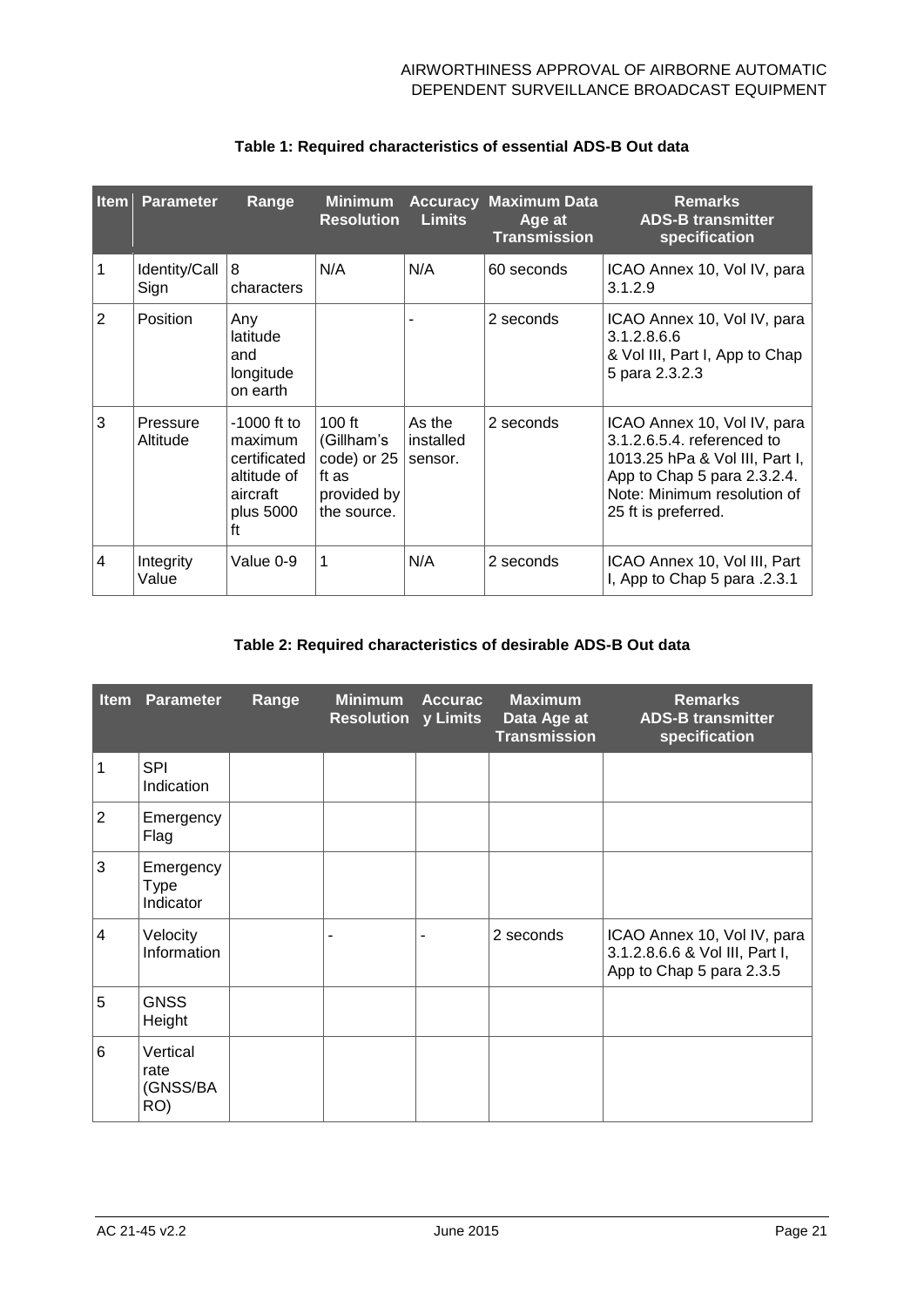# **Appendix B**

# <span id="page-22-0"></span>**Self-evaluation checklist**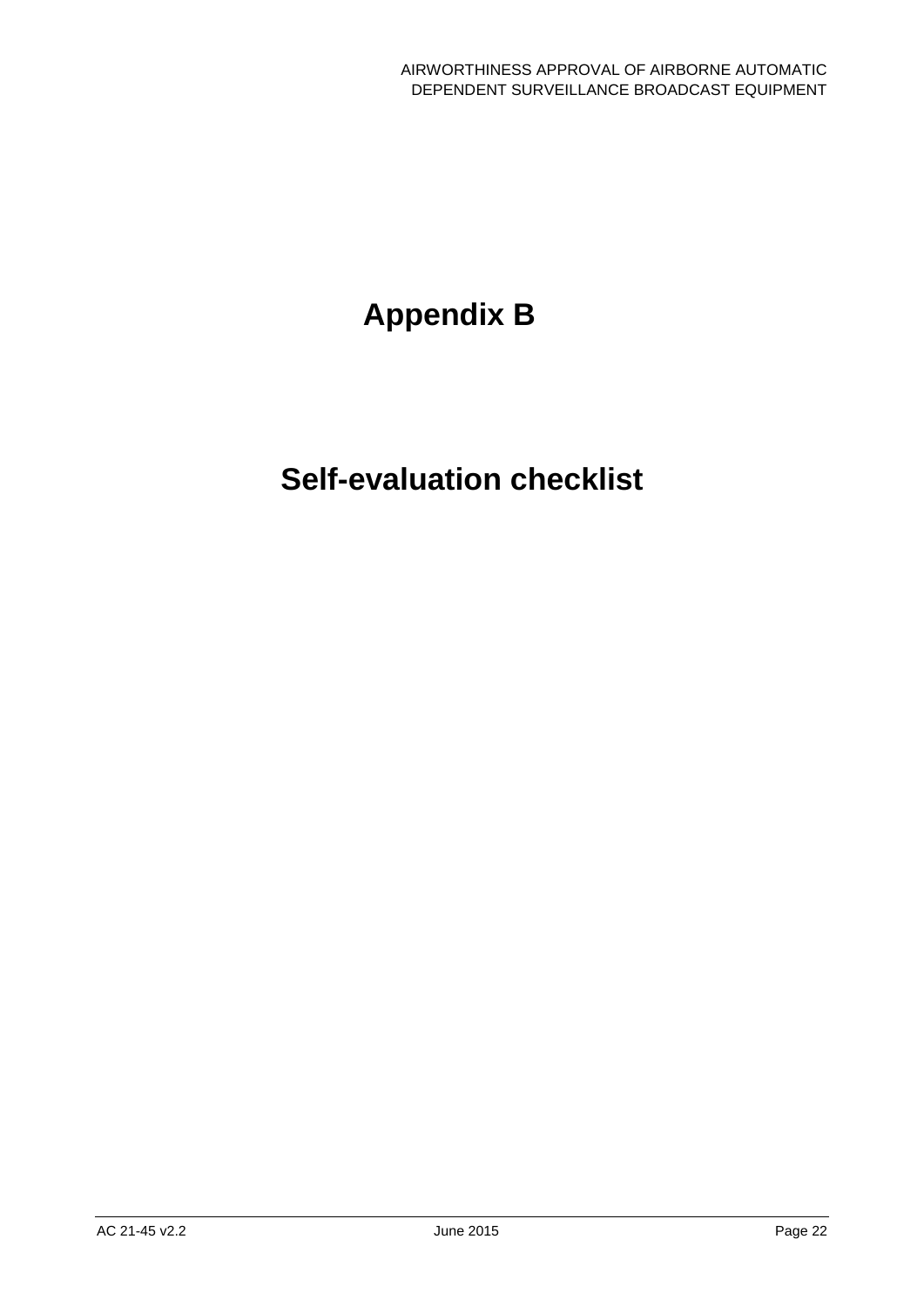### **Table 3: Self-evaluation checklist**

| <b>Self-evaluation checklist</b>                                                                        |                                                                                                                                                                                             |
|---------------------------------------------------------------------------------------------------------|---------------------------------------------------------------------------------------------------------------------------------------------------------------------------------------------|
| ADS-B Transmitter Manufacturer & Model number                                                           |                                                                                                                                                                                             |
| <b>GNSS positional source Manufacturer &amp; Model</b><br>number                                        |                                                                                                                                                                                             |
| <b>GNSS receiver TSO</b>                                                                                | TSO C145a or later version<br>TSO C146a or later version<br>TSO-C196 or later version<br>Other                                                                                              |
| If not TSO C145(), TSO C146() or TSO C196()<br>compliant                                                | <b>Fault Detection and Exclusion</b><br>YES/NO<br>Selective Availability aware<br>YES/NO<br>Confirm outputs HPL or HIL<br>Is BARO aiding provided to GNSS receiver?                         |
| Transmitter Message formats compliant with (Circle<br>one)                                              | ICAO Annex 10, Volume III and IV Amendment 85 or<br>DO-260 or<br>DO-260A or TSO C166 or TSO-C166a<br>DO-260B or TSO C166b                                                                   |
| Transmitter characteristics compliant with (Circle<br>one)                                              | ATSO-C1004b<br>ATSO-1C74c<br>TSO-C112d and compliant with RTCA/DO-181e or<br>ETSO-C112b or<br>ED73B or DO-181e<br>ATSO-C1005b                                                               |
| HPL is provided to ADS-B transmitter on same<br>interface as GNSS positional data and tested            | YES/NO                                                                                                                                                                                      |
| Suitable pressure altitude data source provided to<br>transmitter and tested?                           | YES/NO<br>TSO-C10b or ETSO-C10b<br>TSO-C106 or ETSO-C106<br>TSO-C88b or ETSO-C88b                                                                                                           |
| Uses ship's ATC transponder antenna?                                                                    | YES/NO                                                                                                                                                                                      |
| If not using ship's ATC antenna, has antenna been<br>mounted in accord with transponder mounting rules? | YES/NO                                                                                                                                                                                      |
| Flight ID source installed and tested? (Circle one)                                                     | Programmed/ pilot entry panel/ Flight Management<br>System interface                                                                                                                        |
| Optional data supported & tested (circle those<br>verified)                                             | SPI indication<br>Emergency flag<br>Ground track / Ground speed Velocity vector<br>Emergency type indicator<br><b>GNSS height</b><br><b>GNSS Vertical rate</b><br><b>BARO</b> vertical rate |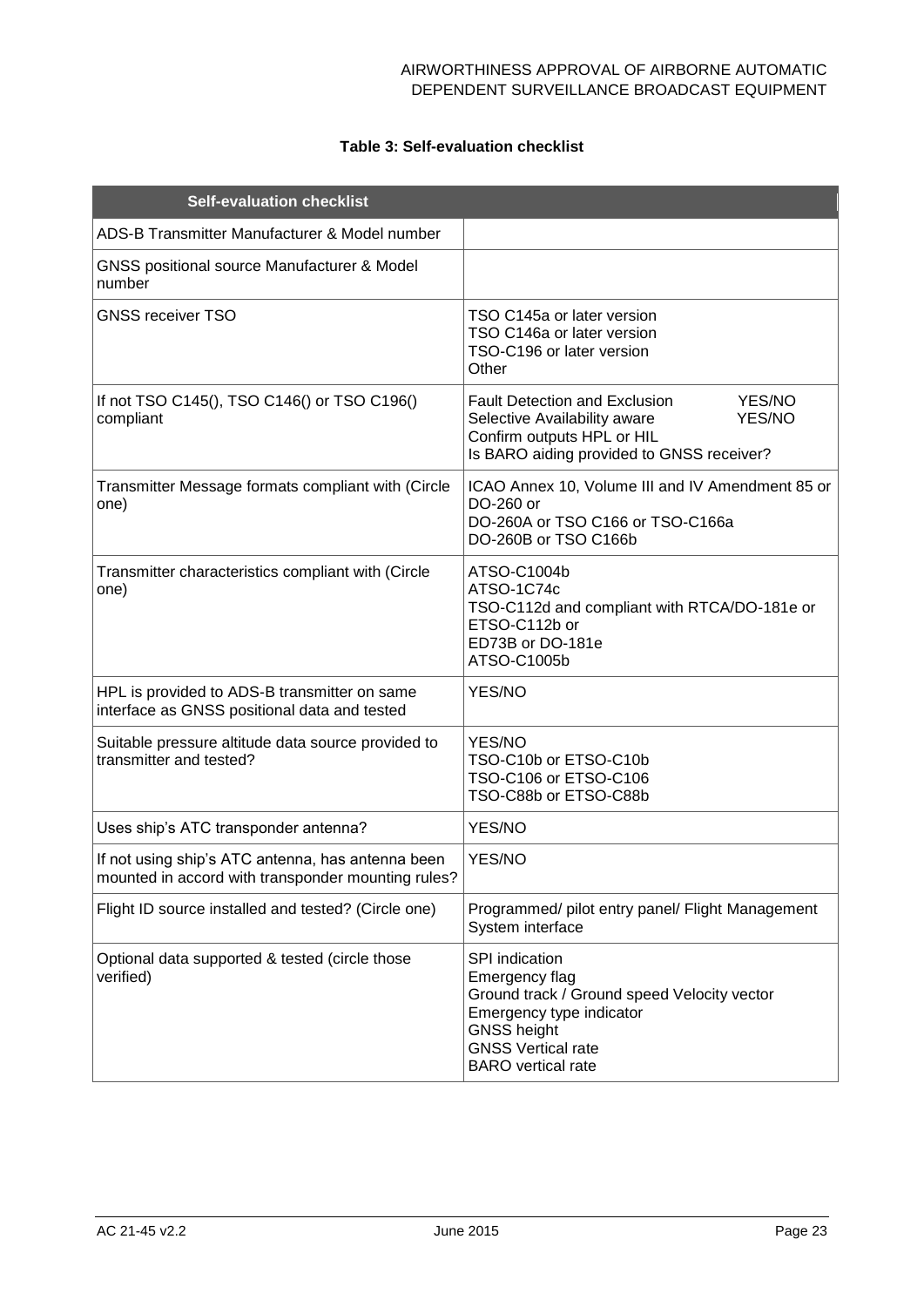# **Appendix C**

# <span id="page-24-0"></span>**Acceptable equipment combinations**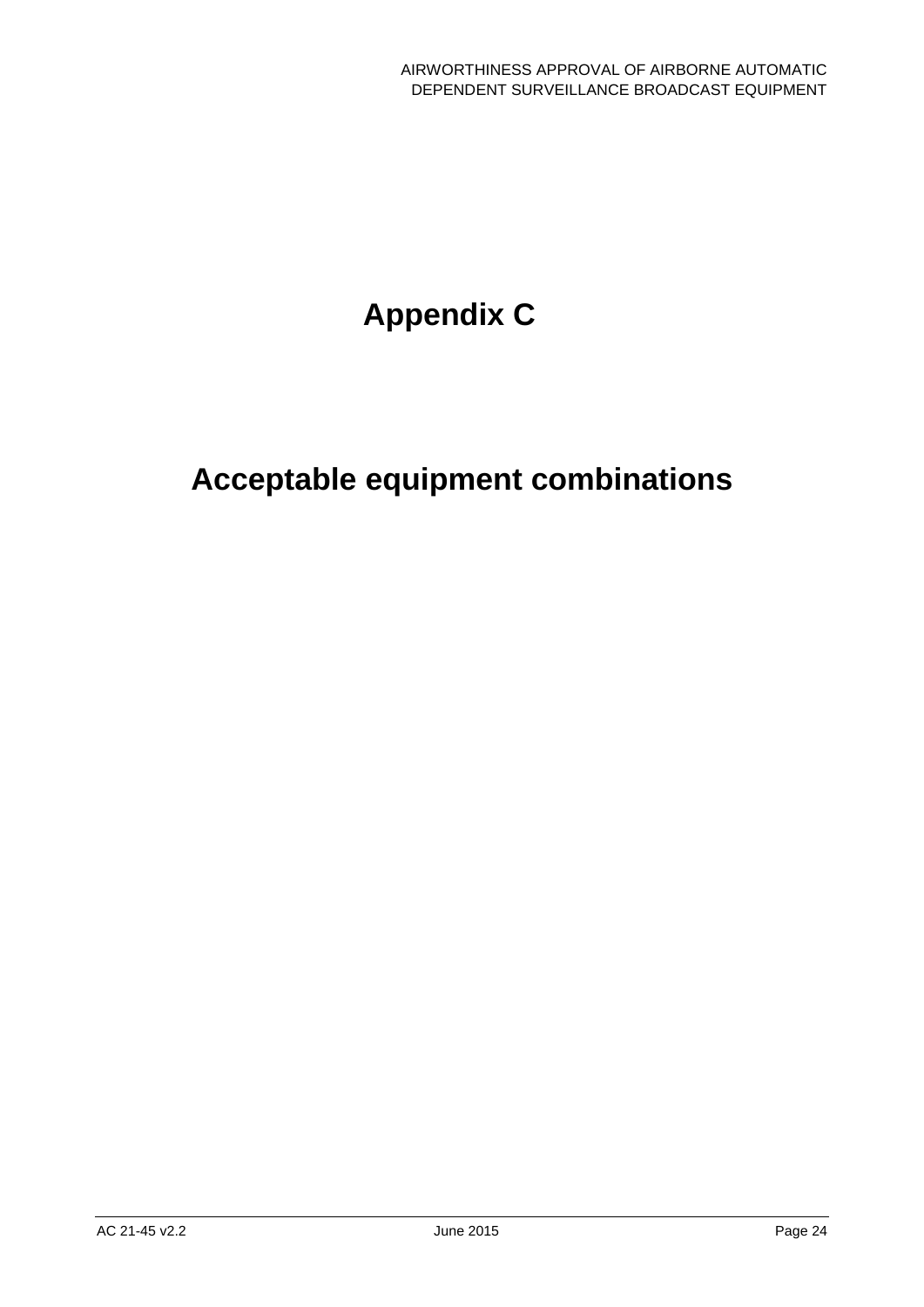## **C.1 Introduction**

- C.1.1 The equipment combinations listed in Schedules 1 and 2 are not exhaustive, and are a historical record and not subject to further update. The lists were compiled from data obtained from individual applications to Airservices Australia by operators wishing to be included in the ADS-B separation services.
- C.1.2 Following legislative changes and technical review of the performance of existing transponder combinations Schedule 3 lists those combinations that are no longer acceptable for use in Australia. This list is not exhaustive, and is a historical record and not subject to further update.
- C.1.3 Aviation Communication & Surveillance Systems (ACSS) XS-950 transponders are not acceptable unless software modification A is incorporated.

| <b>Transponder</b><br>manufacturer and<br>model | <b>Transponder</b><br>part number | <b>MMR/GPS receiver</b><br>manufacturer and model | <b>MMR/GPS receiver</b><br>part number |
|-------------------------------------------------|-----------------------------------|---------------------------------------------------|----------------------------------------|
| ACSS XS-950                                     | 7517800-10005                     | Honeywell GR-550                                  | HG2021GA03                             |
| (with software mod A)                           |                                   |                                                   | HG2021GC02                             |
|                                                 |                                   | Honeywell RMA-55B                                 | 066-50029-1161                         |
|                                                 |                                   | Rockwell Collins GLU-920                          | 822-1152-001                           |
|                                                 |                                   |                                                   | 822-1152-002                           |
|                                                 |                                   |                                                   | 822-1152-121                           |
|                                                 |                                   |                                                   | 822-1152-130                           |
|                                                 |                                   |                                                   | 822-1152-131                           |
|                                                 |                                   |                                                   | 822-1152-220                           |
|                                                 |                                   | Rockwell Collins GLU-925                          | 822-1821-430                           |
|                                                 | 7517800-10007                     | Rockwell Collins GLU-920                          | 822-1152-001                           |
|                                                 |                                   |                                                   | 822-1152-002                           |
|                                                 |                                   |                                                   | 822-1152-121                           |
|                                                 |                                   |                                                   | 822-1152-130                           |
|                                                 |                                   |                                                   | 822-1152-220                           |
|                                                 |                                   | Rockwell Collins GLU-925                          | 822-1821-001                           |
|                                                 | 7517800-10009                     | Rockwell Collins GLU-920                          | 822-1152-001                           |
|                                                 |                                   |                                                   | 822-1152-002                           |
|                                                 |                                   |                                                   | 822-1152-121                           |

### Schedule 1 - ATC transponder and MMR/GPS receiver combinations from multiple manufacturers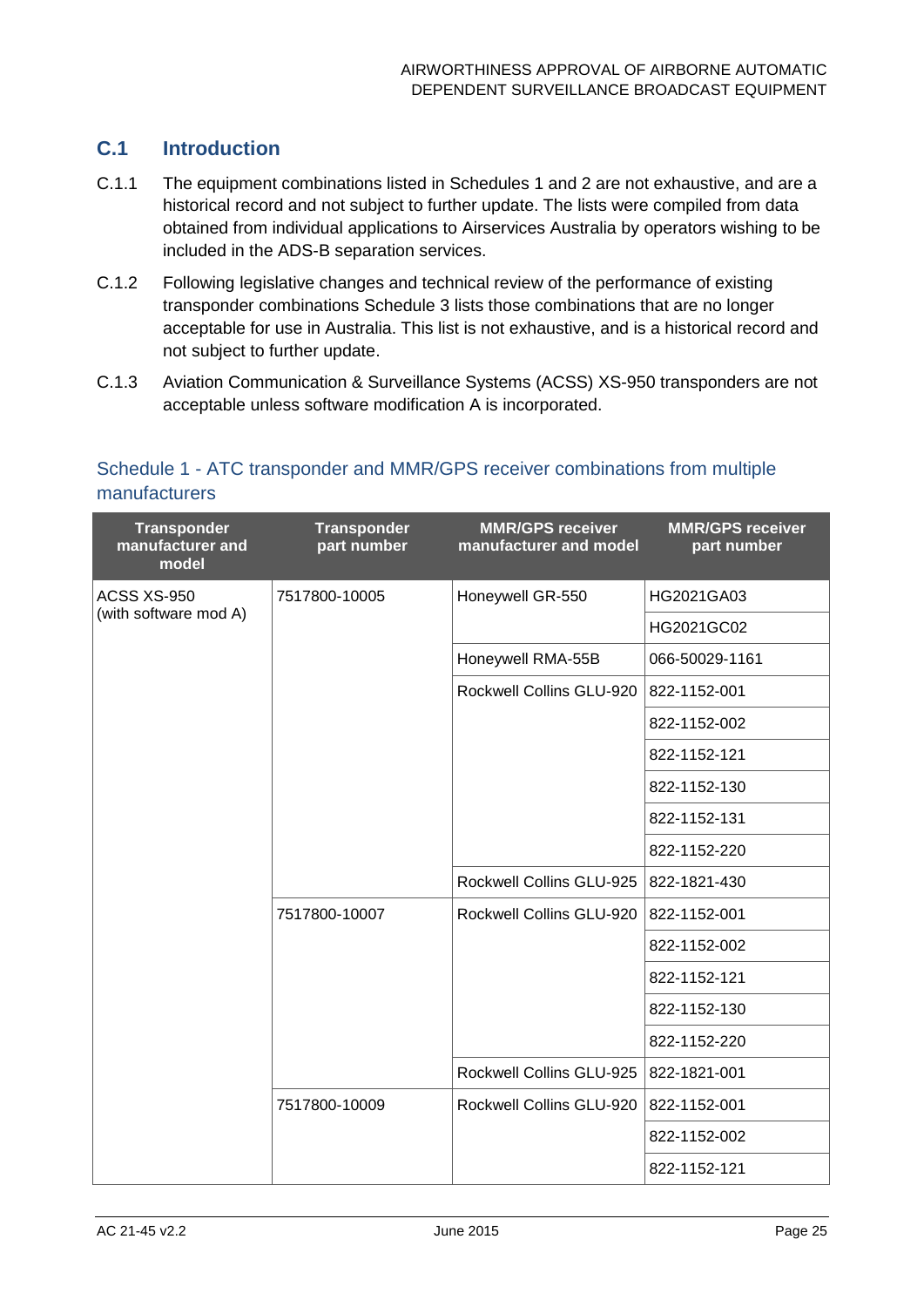| <b>Transponder</b><br>manufacturer and<br>model | <b>Transponder</b><br>part number | <b>MMR/GPS receiver</b><br>manufacturer and model | <b>MMR/GPS receiver</b><br>part number |
|-------------------------------------------------|-----------------------------------|---------------------------------------------------|----------------------------------------|
|                                                 |                                   |                                                   | 822-1152-130                           |
|                                                 |                                   |                                                   | 822-1152-220                           |
|                                                 | 7517800-10100                     | Rockwell Collins GLU-925                          | 822-1821-430                           |
| Transponder<br>Manufacture and Model            | Transponder<br>Part Number        | <b>MMR/GPS Receiver</b><br>Manufacturer and Model | <b>MMR/GPS Receiver</b><br>Part Number |
| ACSS XS-950                                     | 7517800-11006                     | Honeywell GR-550                                  | HG2021GC02                             |
| (with software mod A)                           |                                   | Honeywell RMA-55B                                 | 066-50029-1201                         |
|                                                 |                                   | Rockwell Collins GLU-920                          | 822-1152-002                           |
|                                                 |                                   | Rockwell Collins GLU-925                          | 822-1821-001                           |
|                                                 | 7517800-11009                     | Honeywell GR-550                                  | HG2021GC01                             |
|                                                 |                                   |                                                   | HG2021GC02                             |
|                                                 |                                   | Honeywell RMA-55B                                 | 066-50029-1201                         |
|                                                 |                                   | Rockwell Collins GLU-920                          | 822-1152-001                           |
|                                                 |                                   |                                                   | 822-1152-002                           |
|                                                 |                                   | Rockwell Collins GLU-925                          | 822-1821-001                           |
| Honeywell TRA-67A                               | 066-01127-1301                    | Honeywell GR-550                                  | HG2021GP01                             |
|                                                 |                                   | Rockwell Collins GLU-920                          | 822-1152-002                           |
|                                                 | 066-01127-1402                    | Honeywell RMA-55B                                 | 066-50029-1161                         |
|                                                 |                                   | Rockwell Collins GLU-920                          | 822-1152-121                           |
|                                                 |                                   |                                                   | 822-1152-130                           |
|                                                 |                                   |                                                   | 822-1152-131                           |
|                                                 |                                   | Thales TLS755                                     | TLS755-01-0101B                        |
|                                                 |                                   |                                                   | TLS755-01-0102A                        |
|                                                 | 066-01127-1601                    | Honeywell GR-550                                  | HG2021GC01                             |
|                                                 |                                   | Honeywell RMA-55B                                 | 066-50029-1101                         |
|                                                 |                                   | Rockwell Collins GLU-920                          | 822-1152-002                           |
|                                                 | 066-01127-1602                    | Honeywell GR-550                                  | HG2021GC01                             |
|                                                 |                                   |                                                   | HG2021GC02                             |
|                                                 |                                   |                                                   | HG2021GP01                             |
|                                                 |                                   | Honeywell GR-551                                  | HG2021GP02                             |
| Transponder                                     | Transponder                       | <b>MMR/GPS Receiver</b>                           | <b>MMR/GPS Receiver</b>                |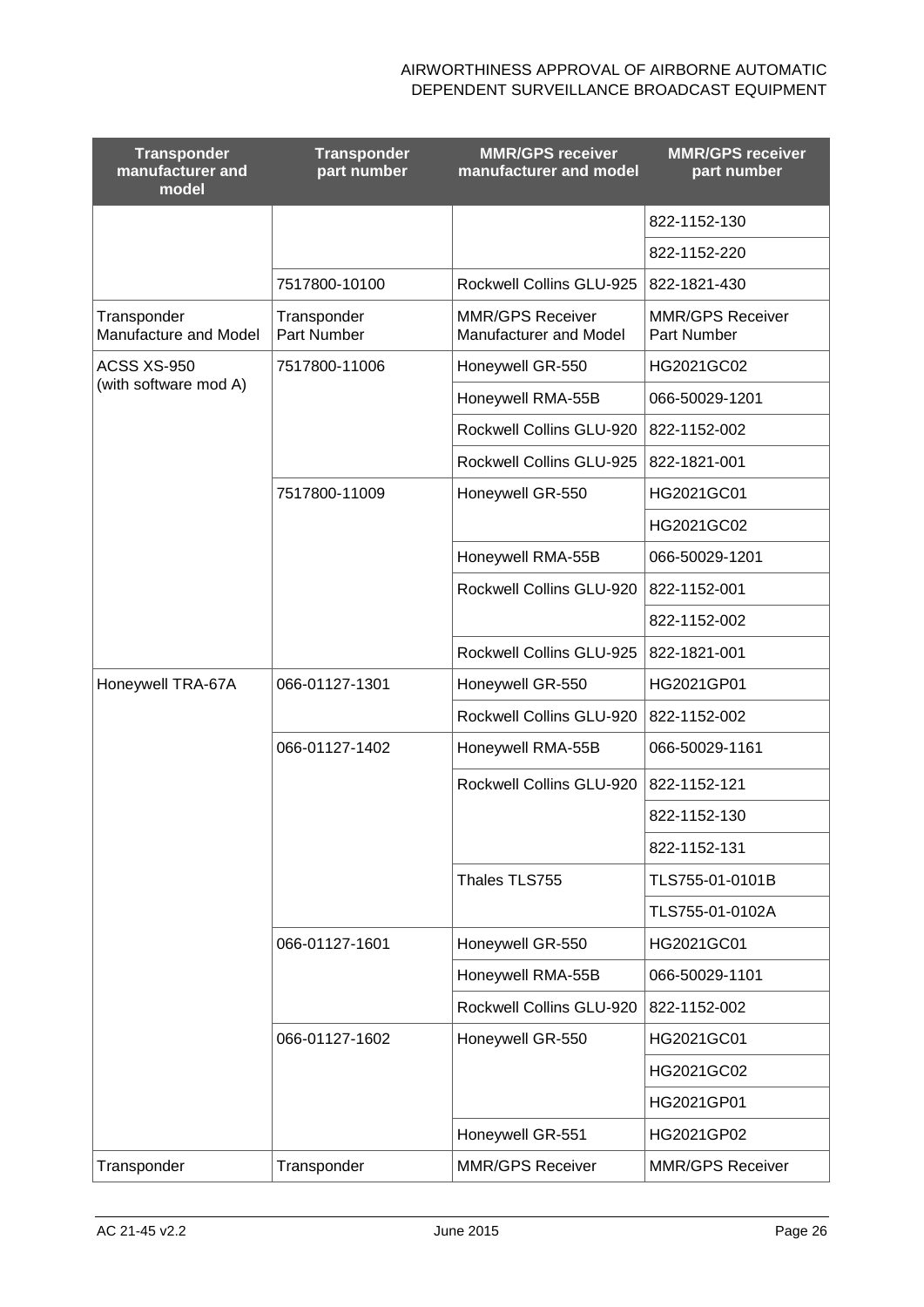| <b>Transponder</b><br>manufacturer and<br>model | <b>Transponder</b><br>part number | <b>MMR/GPS receiver</b><br>manufacturer and model                                                          | <b>MMR/GPS receiver</b><br>part number |
|-------------------------------------------------|-----------------------------------|------------------------------------------------------------------------------------------------------------|----------------------------------------|
| Manufacture and Model                           | Part Number                       | Manufacturer and Model                                                                                     | Part Number                            |
| Honeywell TRA-67A                               | 066-01127-1602                    | Honeywell RMA-55B                                                                                          | 066-50029-1101                         |
|                                                 |                                   |                                                                                                            | 066-50029-1201                         |
|                                                 |                                   | Litton LTN2001Mk2                                                                                          | 466200-0104                            |
|                                                 |                                   | Rockwell Collins GLU-920                                                                                   | 822-1152-002                           |
|                                                 |                                   |                                                                                                            | 822-1152-003                           |
|                                                 |                                   | Rockwell Collins GLU-925                                                                                   | 822-1821-001                           |
|                                                 |                                   |                                                                                                            | 822-1821-330                           |
|                                                 |                                   | Thales TLS755                                                                                              | TLS755-01-5101A                        |
| Honeywell ISP-80A                               | 965-1694-001                      | Rockwell Collins GLU-925                                                                                   | 822-1821-131                           |
|                                                 |                                   |                                                                                                            | 822-1821-430                           |
| Honeywell XS-858A                               | 7517401-960                       | <b>CMC Electronics CMA-</b><br>2024-1<br>(This a modular unit<br>normally located in a<br>higher assembly) | 245-604067-100                         |
| <b>Rockwell Collins TDR-</b><br>94              | 622-9352-108                      | <b>Rockwell Collins GPS-</b><br>4000S                                                                      | 822-2189-001                           |
|                                                 | 622-9352-409                      |                                                                                                            | 822-2189-002                           |
|                                                 | 622-9210-409                      |                                                                                                            |                                        |
| <b>Rockwell Collins TDR-</b><br>94D             | 622-9210-108                      | Honeywell GR-550                                                                                           | HG2021GD02                             |
|                                                 |                                   | <b>Rockwell Collins GPS-</b><br>4000S                                                                      | 822-2189-001                           |
| <b>Rockwell Collins TDR-</b>                    | 622-9210-409                      | FreeFlight Systems 1203                                                                                    | 84327-01-0303                          |
| 94D                                             |                                   |                                                                                                            | 84327-02-100A                          |
|                                                 |                                   | <b>Universal Avionics</b><br><b>Systems</b><br>UNS-1Lw                                                     | 3116-42-1116                           |
| Transponder<br>Manufacture and Model            | Transponder<br>Part Number        | <b>MMR/GPS Receiver</b><br>Manufacturer and Model                                                          | <b>MMR/GPS Receiver</b><br>Part Number |
| <b>Rockwell Collins TPR-</b>                    | 822-1338-003                      | Free Flight Systems 1203                                                                                   | 84327-50-200A                          |
| 901                                             |                                   | Free Flight Systems<br>1203C                                                                               | 84327-50-200B                          |
|                                                 |                                   | Honeywell GR-550                                                                                           | HG2021GC02                             |
|                                                 |                                   |                                                                                                            | HG2021GP01                             |
|                                                 |                                   | Honeywell RMA-55B                                                                                          | 066-50029-1101                         |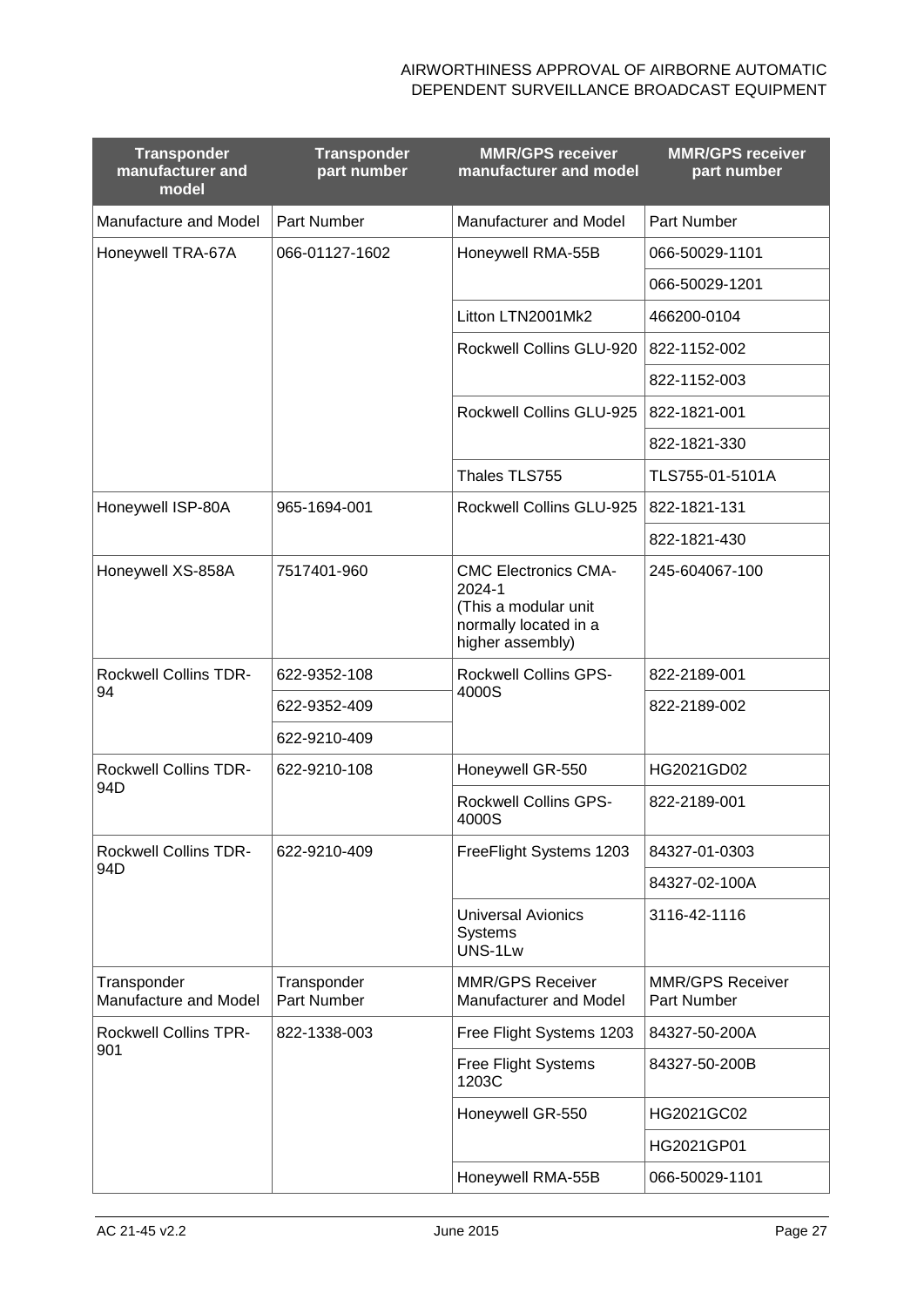| <b>Transponder</b><br>manufacturer and<br>model | <b>Transponder</b><br>part number | <b>MMR/GPS receiver</b><br>manufacturer and model | <b>MMR/GPS receiver</b><br>part number |
|-------------------------------------------------|-----------------------------------|---------------------------------------------------|----------------------------------------|
|                                                 |                                   |                                                   | 066-50029-1201                         |
|                                                 |                                   | Rockwell Collins GLU-920   822-1152-002           |                                        |
|                                                 |                                   |                                                   | 822-1152-005                           |
|                                                 |                                   | Rockwell Collins GLU-925   822-1821-001           |                                        |
|                                                 |                                   |                                                   | 822-1821-330                           |
|                                                 | 822-1338-020                      | Rockwell Collins GLU-920 1822-1152-121            |                                        |
|                                                 | 822-1338-021                      | Rockwell Collins GLU-920                          | 822-1152-121                           |
|                                                 |                                   |                                                   | 822-1152-131                           |
|                                                 |                                   | Rockwell Collins GLU-925   822-1152-130           |                                        |
|                                                 |                                   |                                                   | 822-1821-430                           |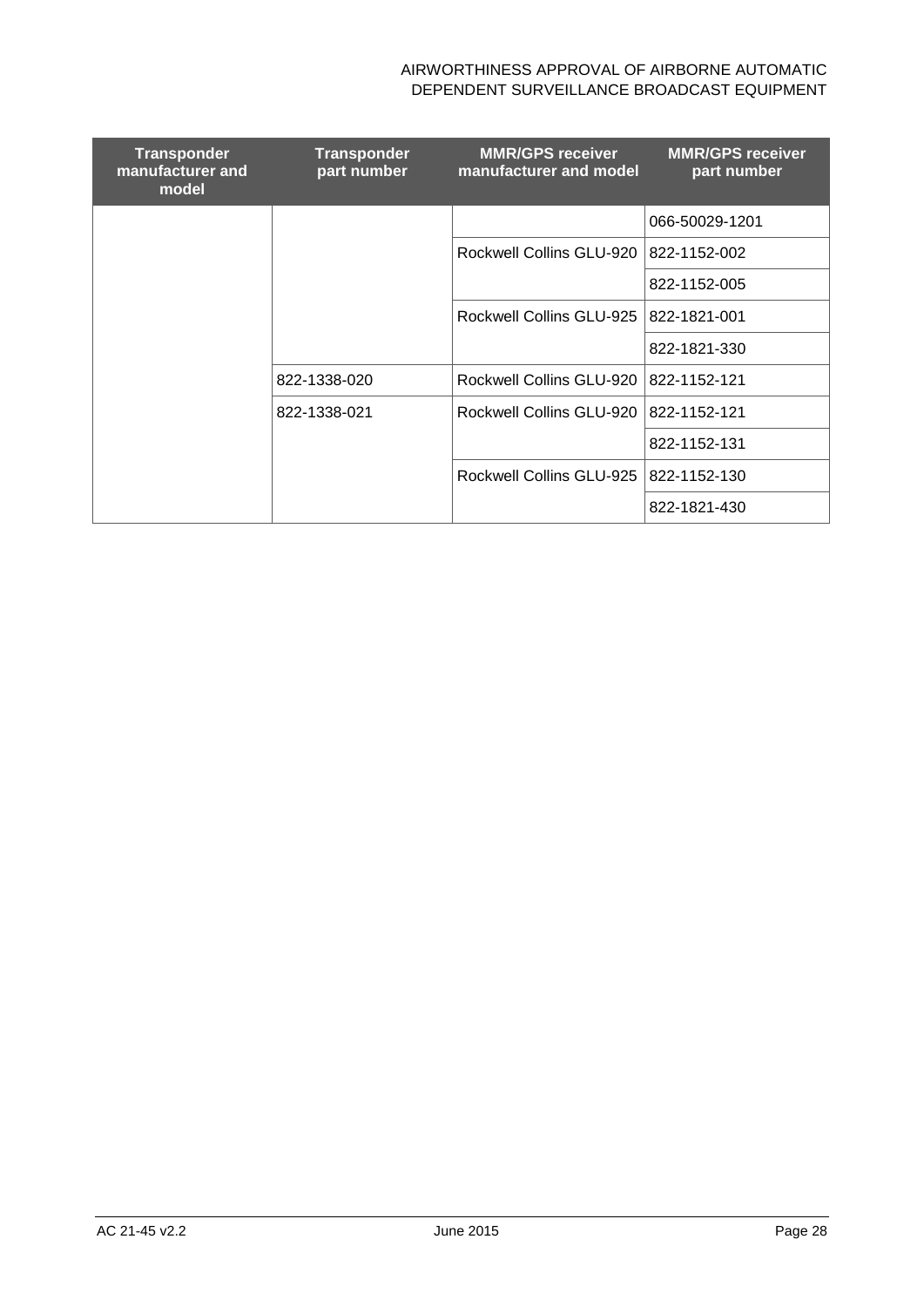Schedule 2 - ATC transponder and GPS receiver combinations manufactured by Garmin International

### **Table 4: Transponders - panel mounted**

| <b>Model</b> | <b>Part Number</b> | <b>Notes</b> |
|--------------|--------------------|--------------|
| GTX330       | 011-00455-60       | $(1)$ $(2)$  |
| GTX330       | 011-00455-80       | $(1)$ $(2)$  |
| GTX330D      | 011-00455-70       | $(1)$ $(2)$  |
| GTX330D      | 011-00455-90       | $(1)$ $(2)$  |

#### **Table 5: Transponders - G1000 avionics suite**

| <b>Model</b> | <b>Part Number</b> | <b>Notes</b> |
|--------------|--------------------|--------------|
| GTX33        | 011-00779-20       | $(1)$ $(2)$  |
| GTX33        | 011-00779-30       | $(1)$ $(2)$  |
| GTX33D       | 011-00779-21       | $(1)$ $(2)$  |

#### **Table 6: GPS receivers - GPS/NAV/COMM 400W/500W series equipment**

| <b>Model</b>        | <b>Part Number</b> | <b>Notes</b>      |
|---------------------|--------------------|-------------------|
| GNS530AW TAWS       | 011-01067-XX       | $(2)$ $(3)$ $(4)$ |
| GNS530AW            | 011-01066-XX       | $(2)$ $(3)$ $(4)$ |
| <b>GNS530W TAWS</b> | 011-01065-XX       | $(2)$ $(3)$ $(4)$ |
| GNS530W             | 011-01064-XX       | $(2)$ $(3)$ $(4)$ |
| <b>GNS500W TAWS</b> | 011-01063-XX       | $(2)$ $(3)$ $(4)$ |
| GPS500W             | 011-01062-XX       | $(2)$ $(3)$ $(4)$ |
| GNS430AW            | 011-01061-XX       | $(2)$ $(3)$ $(4)$ |
| <b>GNS430W</b>      | 011-01060-XX       | $(2)$ $(3)$ $(4)$ |
| GNC420AW            | 011-01059-XX       | $(2)$ $(3)$ $(4)$ |
| <b>GNC420W</b>      | 011-01058-XX       | $(2)$ $(3)$ $(4)$ |
| GPS400W             | 011-01057-XX       | $(2)$ $(3)$ $(4)$ |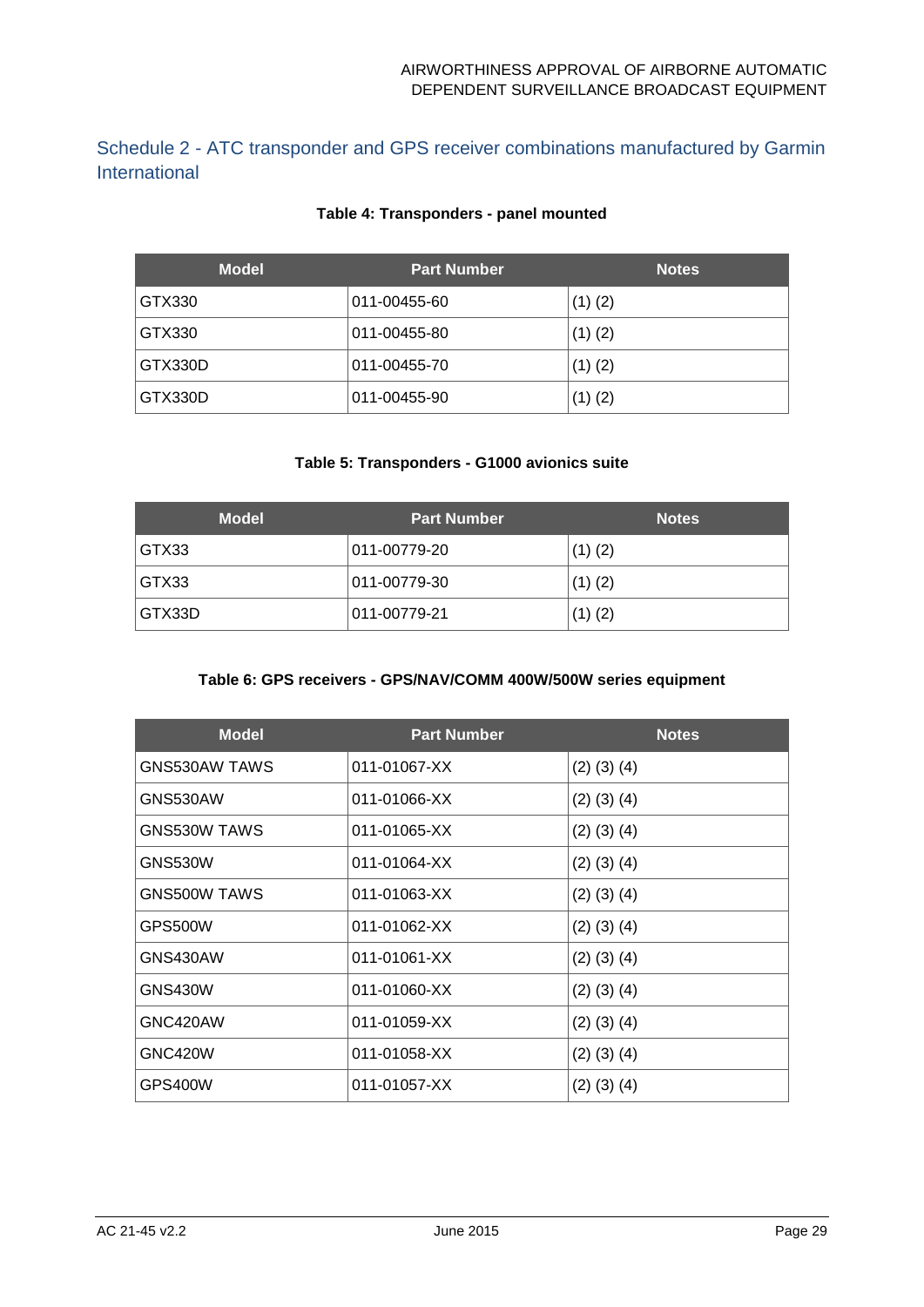#### **Table 7: GPS receivers - G1000 avionics suite**

| <b>Model</b>  | <b>Part Number</b> | <b>Notes</b>      |
|---------------|--------------------|-------------------|
| GIA 63W       | 011-01105-00       | $(2)$ $(5)$ $(6)$ |
| GIA 63W A2/B2 | 011-01105-01       | $(2)$ $(5)$ $(6)$ |
| IGIA 63W      | 011-01105-20       | $(2)$ $(5)$ $(6)$ |

#### **Table 8: Table 5: GPS receivers - GPS/NAV/COM 600/700 series equipment**

| <b>Model</b>  | <b>Part Number</b> | <b>Notes</b> |
|---------------|--------------------|--------------|
| <b>GTN650</b> | 011-02256-00       |              |

#### **Notes (applicable to Schedule 2 Tables):**

- 1. Software version 6.11 or later required (Garmin Service Bulletin 0935 refers).
- 2. Any transponder or GPS can be used in combination as they all support the Garmin RS-232 serial interface that allows GPS position and integrity information to be supplied to the transponder. Generally the G1000 transponders will be combined with the G1000 GPS units, similarly for the non-G1000 transponders and GPS.
- 3. -XX denotes any numbered suffix. All part numbers in each model range are suitable for providing GPS data that can be used for ADS-B.
- 4. Software version 3.20 or later required.
- 5. The unit part number shown in Table 4 matches the part number printed on the nameplate or tag on the equipment itself.
- 6. Software version 5.80 or later required.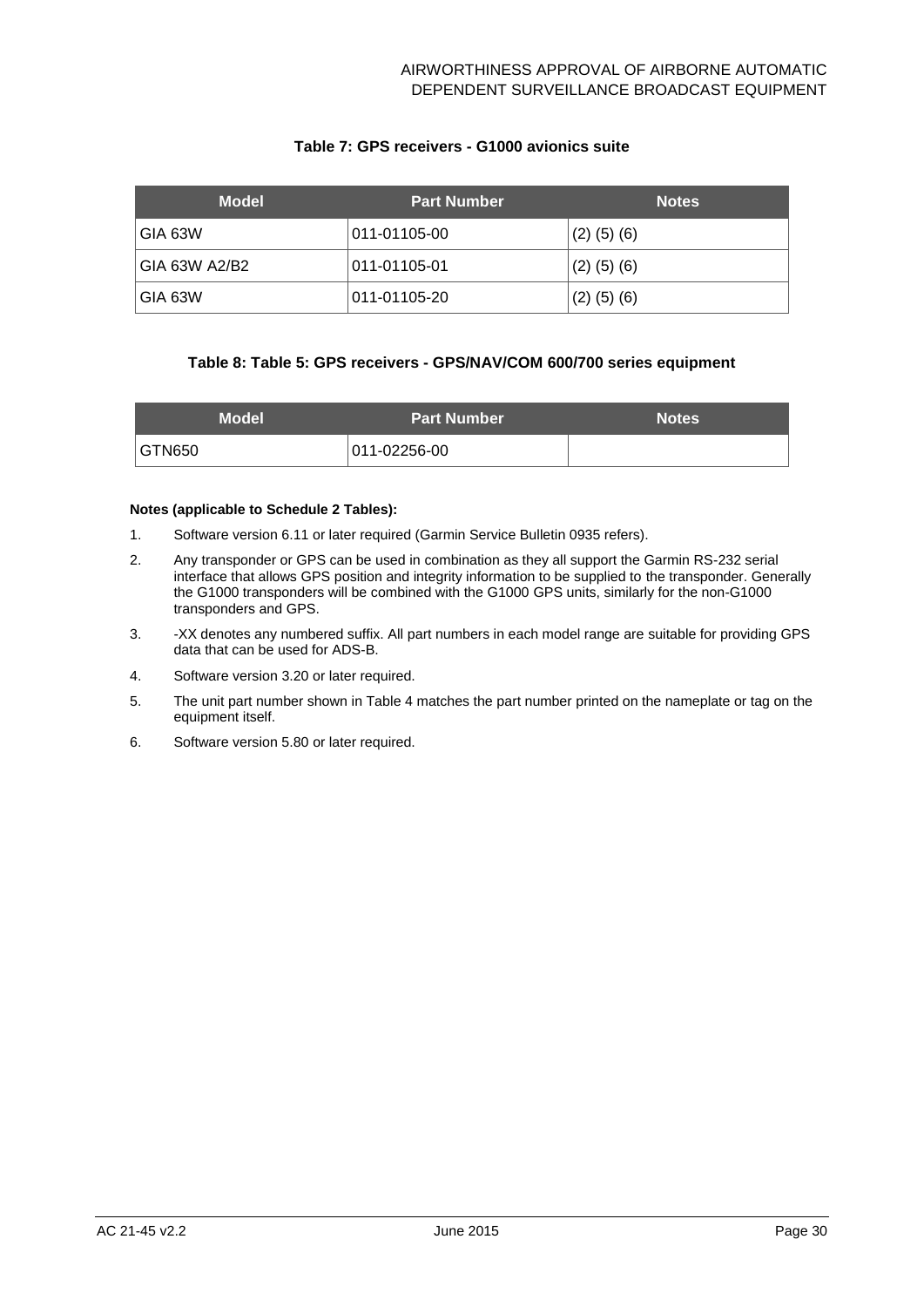### Schedule 3 - Review of currently approved combinations

#### **Table 9: Non-compliant ATC transponder and MMR/GPS receiver combinations – not recommended for any new installations but may remain in service**

| <b>Transponder</b><br>manufacturer and<br>model | <b>Transponder</b><br>part number | <b>MMR/GPS receiver</b><br>manufacturer and model | <b>MMR/GPS receiver</b><br>part number |
|-------------------------------------------------|-----------------------------------|---------------------------------------------------|----------------------------------------|
| Honeywell KT-73                                 | 066-01164-0101                    | Honeywell KLN 94                                  | 069-01034-0101                         |
|                                                 |                                   |                                                   | 069-01034-0102                         |
|                                                 | Honeywell KLN 900                 | 066-04034-0102                                    |                                        |
|                                                 |                                   | 066-04034-0104                                    |                                        |
|                                                 |                                   | Honeywell KMH 820                                 | 066-01175-2101                         |
|                                                 |                                   |                                                   | 066-01175-2102                         |

#### **Notes:**

- 1. The ongoing acceptability of these combinations may be determined by future legislation. Operators utilising these equipment configurations are urged to update.
- 2. The KT-73 transponder does not utilise the HPL but uses RAIM flags and as such is non-compliant to the minimum standards described in this AC. This non-compliance results in the KT-73 having a lower ADS-B service availability.

#### **Table 10: Non-compliant ATC transponder and MMR/GPS receiver combinations – not acceptable for continued use**

| <b>Transponder</b><br>manufacturer and<br>model                                                                       | <b>Transponder</b><br>part number                | <b>MMR/GPS receiver</b><br>manufacturer and model             | <b>MMR/GPS receiver</b><br>part number                   |
|-----------------------------------------------------------------------------------------------------------------------|--------------------------------------------------|---------------------------------------------------------------|----------------------------------------------------------|
| ACSS XS-950<br>Does not use HPL for<br>calculation of NUC.<br>ACSS have a Service<br>bulletin to upgrade to<br>Mod A. | 7517800-1005/6                                   | Any                                                           |                                                          |
| ACSS RCZ-852<br>Pre modification 'AT'                                                                                 | 7510700-951 with product<br>software 7517419-108 | Any                                                           |                                                          |
| Any                                                                                                                   |                                                  | Litton LTN2001Mk1<br>Does not properly transmit<br><b>HPL</b> | 465205-0302-0303<br>465205-0402-0303<br>465205-0502-0304 |
| <b>Rockwell Collins</b><br>TDR-94/94D pre -108<br>Rockwell advises that<br>ADS-B should be                            |                                                  | Any                                                           |                                                          |